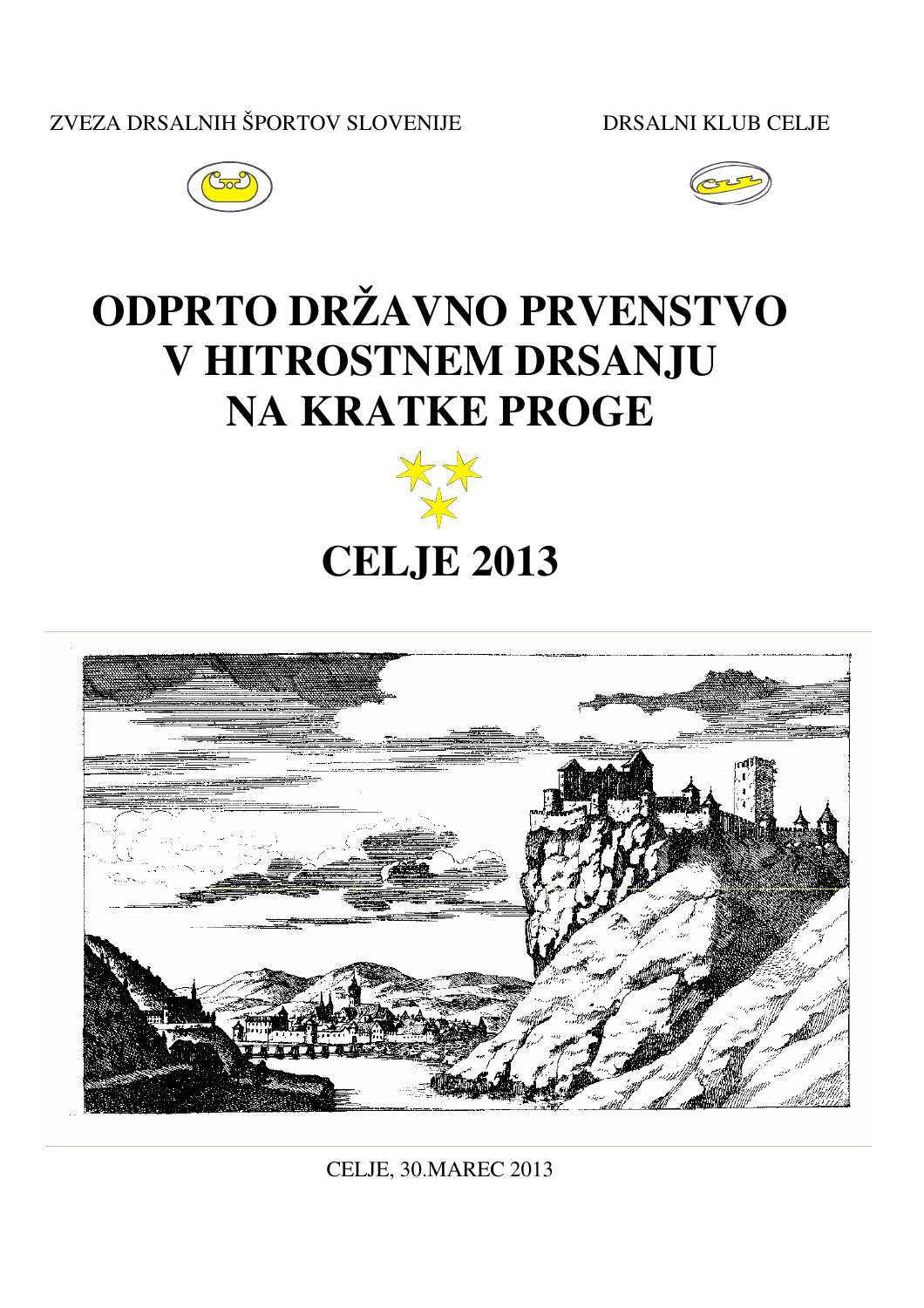**Slovene Open Championships and Alpe & Adria Trophy 2013 Celje, Slovenia March, 30.2013**

# **List of Officials**

| Referee                        | Hermann Filipic     |
|--------------------------------|---------------------|
|                                | Sasa Braun          |
|                                | Maja Lipovscak      |
| <b>Competitors Stewards</b>    | Ales Gabriel        |
|                                | Anja Osojnik        |
| Starter                        | Viktor Kroflic      |
|                                | Drago Valentic      |
| <u>Track Stewards</u>          | Robi Jeram          |
|                                | Denis Grm           |
|                                | Klarisa Sluga       |
| <b>Chief Finish Line Judge</b> | Anja Osojnik        |
| <u>Time Keeping</u>            | Sasa Jeram          |
|                                | Patricija Sluga     |
|                                | Patricija Juren     |
|                                | Zvezdan Juren       |
|                                | Denis Juren         |
| <b>Heat Box</b>                | Jana Urlep          |
| <u>Announcer</u>               | Srecko Kolar        |
| <b>Lap Scorer</b>              | Igor Urlep          |
| <b>Administration</b>          | Tjasa Kroflic       |
|                                | Duska Pintar Senica |
| <u>First Aid</u>               | Kristjan Omehen     |
| Director of Competition        | Ivan Pfeifer        |
|                                |                     |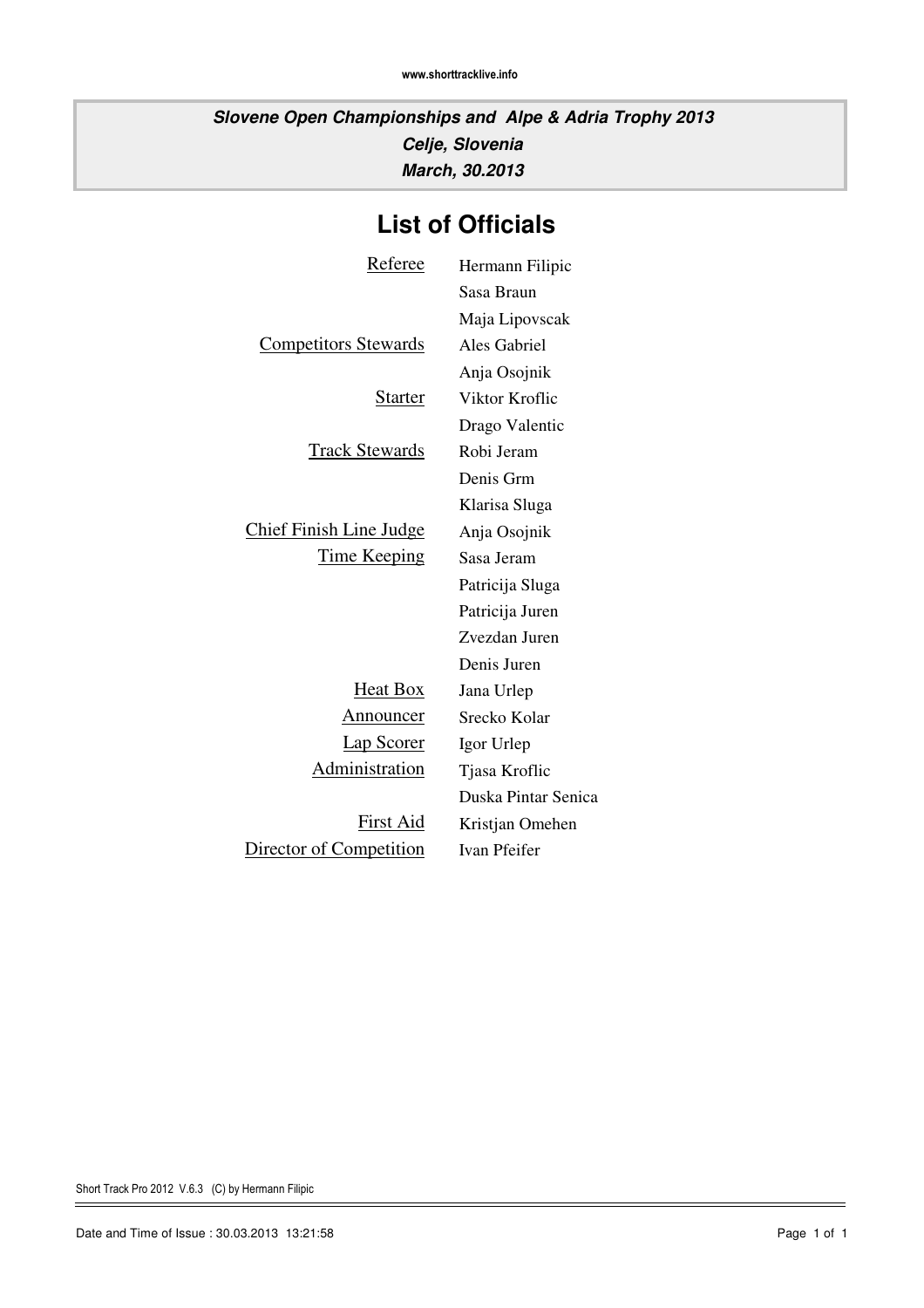### **Slovene Open Championships and Alpe & Adria Trophy 2013 Celje, Slovenia March, 30.2013**

| <b>List of Competitors</b> |  |
|----------------------------|--|
|----------------------------|--|

|                              | <i>JUNIOR D BOYS</i>         |            |
|------------------------------|------------------------------|------------|
|                              | 43 BARON Nicola              | 1999-12-03 |
|                              | <i>JUNIOR C BOYS</i>         |            |
|                              | 41 CECON Michele             | 1998-09-09 |
|                              | <b>SLO SLOVENIA</b>          |            |
|                              | <b>SLO - SLOVENIA</b>        |            |
|                              | <i><b>JUNIOR E GIRLS</b></i> |            |
|                              | 5 KOMERICKI Ida              | 2001-07-12 |
| <i>JUNIOR F</i>              |                              |            |
|                              | 6 KOMERICKI Tibor            | 2005-07-28 |
|                              | <b>JUNIOR D BOYS</b>         |            |
|                              | 2 URLEP Bor Luka             | 2000-01-25 |
|                              | 4 7GOZNIK Lovro              | 2001-12-19 |
| <i><b>II INIOR B MEN</b></i> |                              |            |
|                              | 1 SENICA PINTAR valentino    | 1997-03-26 |
|                              | SRB SERBIA                   |            |
| <b>SRB - SERBIA</b>          |                              |            |
| <b>LADIES</b>                |                              |            |
|                              | 34 JANKOVIC Katarina         | 1996-07-07 |
| <i><b>JUNIOR B MEN</b></i>   |                              |            |
|                              | 33 MOJSILOVIC Ivan           | 1996-10-03 |

|     | 33 MOJSILOVIC Ivan | 1996-10-03 |
|-----|--------------------|------------|
| MFN |                    |            |
|     | 31 POPOVIC Miodrag | 1980-04-11 |
|     | 32 BRKIC Denis     | 1990-04-20 |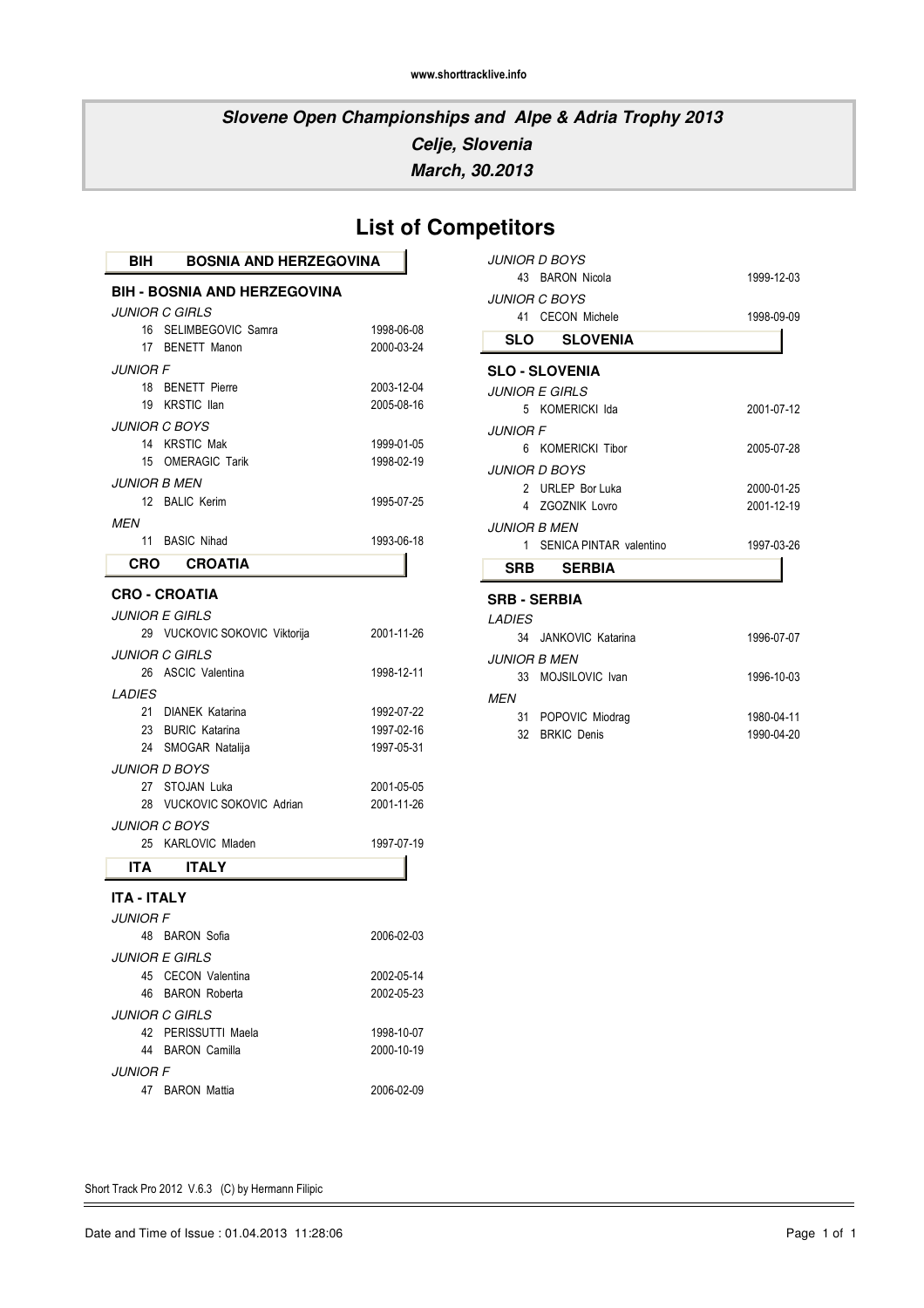# **List of Competitors**

| <b>JUNIOR F</b> |                                   |            |                |
|-----------------|-----------------------------------|------------|----------------|
| 6               | <b>KOMERICKI Tibor</b>            | SLO        | 2005-07-28     |
| 18              | <b>BENETT Pierre</b>              | BIH        | 2003-12-04     |
| 19              | <b>KRSTIC Ilan</b>                | BIH        | 2005-08-16     |
| 47              | <b>BARON Mattia</b>               | ITA        | 2006-02-09     |
| 48              | <b>BARON Sofia</b>                | ITA        | 2006-02-03     |
|                 | <b>JUNIOR E GIRLS</b>             |            |                |
| 5               | <b>KOMERICKI Ida</b>              | SLO        | 2001-07-12     |
| 29              | <b>VUCKOVIC SOKOVIC Viktorija</b> |            | CRO 2001-11-26 |
| 45              | <b>CECON Valentina</b>            | ITA        | 2002-05-14     |
| 46              | <b>BARON Roberta</b>              | ITA        | 2002-05-23     |
|                 | <b>JUNIOR D BOYS</b>              |            |                |
| 2               | <b>URLEP Bor Luka</b>             | SLO        | 2000-01-25     |
| 4               | ZGOZNIK Lovro                     | SLO        | 2001-12-19     |
| 27              | <b>STOJAN Luka</b>                |            | CRO 2001-05-05 |
| 28              | VUCKOVIC SOKOVIC Adrian           |            | CRO 2001-11-26 |
| 43              | <b>BARON Nicola</b>               | ITA        | 1999-12-03     |
|                 | <b>JUNIOR C GIRLS</b>             |            |                |
| 16              | SELIMBEGOVIC Samra                | BIH        | 1998-06-08     |
| 17              | <b>BENETT Manon</b>               | BIH        | 2000-03-24     |
| 26              | <b>ASCIC Valentina</b>            | CRO        | 1998-12-11     |
| 42              | PERISSUTTI Maela                  | ITA        | 1998-10-07     |
| 44              | <b>BARON Camilla</b>              | ITA        | 2000-10-19     |
|                 | <b>JUNIOR C BOYS</b>              |            |                |
| 14              | <b>KRSTIC Mak</b>                 | <b>BIH</b> | 1999-01-05     |
| 15              | <b>OMERAGIC Tarik</b>             | BIH        | 1998-02-19     |
| 25              | <b>KARLOVIC Mladen</b>            | CRO        | 1997-07-19     |
| 41              | <b>CECON Michele</b>              | ITA        | 1998-09-09     |
|                 | <b>JUNIOR B MEN</b>               |            |                |
| 1               | SENICA PINTAR valentino           |            | SLO 1997-03-26 |
| 12              | <b>BALIC Kerim</b>                | BIH        | 1995-07-25     |
| 33              | MOJSILOVIC Ivan                   | SRB        | 1996-10-03     |
|                 | <b>LADIES</b>                     |            |                |
| 21              | <b>DIANEK Katarina</b>            |            | CRO 1992-07-22 |
| 23              | <b>BURIC Katarina</b>             |            | CRO 1997-02-16 |
| 24              | SMOGAR Natalija                   |            | CRO 1997-05-31 |
| 34              | JANKOVIC Katarina                 | SRB        | 1996-07-07     |
| <b>MEN</b>      |                                   |            |                |
| 11              | <b>BASIC Nihad</b>                | BIH        | 1993-06-18     |
| 31              | POPOVIC Miodrag                   | <b>SRB</b> | 1980-04-11     |
| 32              | <b>BRKIC Denis</b>                | SRB        | 1990-04-20     |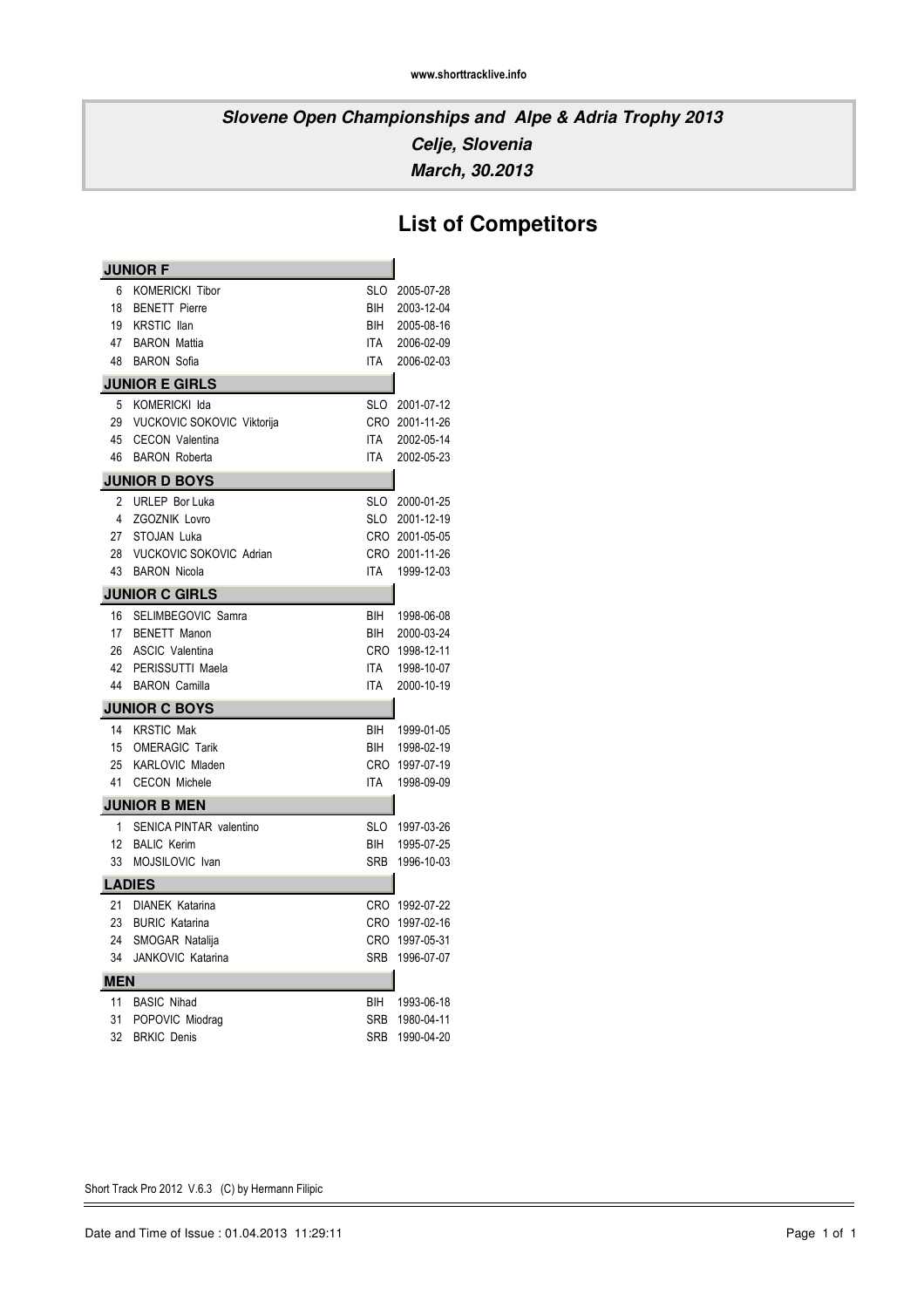# **Program**

| 09:00<br>09:10 |                  | 1. DAY<br>Warm Up<br>Warm Up | Saturday, 30.03.2013<br>Seniors, Juniors A+B+C<br>Juniors D+E+F |                        |                |
|----------------|------------------|------------------------------|-----------------------------------------------------------------|------------------------|----------------|
| 09:20          |                  | Ice Resurface                |                                                                 |                        |                |
| 09:40          | $\mathbf{1}$     | <b>JUNIOR F</b>              | 500 m                                                           | 1 x FINAL              |                |
|                | $\mathbf{2}$     | <b>JUNIOR E GIRLS</b>        | 777 m                                                           | 1 x FINAL              |                |
|                | $\mathfrak{Z}$   | <b>JUNIOR D BOYS</b>         | $1000 \text{ m}$                                                | 1 x FINAL              |                |
|                | $\overline{4}$   | <b>JUNIOR C GIRLS</b>        | $1000\ \mathrm{m}$                                              | 1 x FINAL              |                |
|                | $\sqrt{5}$       | <b>JUNIOR C BOYS</b>         | 1500 m                                                          | 1 x FINAL              |                |
|                | 6                | <b>JUNIOR B MEN</b>          | $1500 \text{ m}$                                                | 1 x FINAL              |                |
|                | $\boldsymbol{7}$ | <b>LADIES</b>                | 1500 m                                                          | 1 x FINAL              |                |
|                | $\,8\,$          | <b>MEN</b>                   | 1500 m                                                          | 1 x FINAL              |                |
|                |                  | Ice Resurface                |                                                                 |                        |                |
|                | $\mathbf{9}$     | <b>JUNIOR F</b>              | $222 \text{ m}$                                                 | 1 x FINAL              |                |
|                | 10               | <b>JUNIOR E GIRLS</b>        | 333 m                                                           | 1 x FINAL              |                |
|                | 11               | <b>JUNIOR D BOYS</b>         | 500 m                                                           | 1 x FINAL              |                |
|                | 12               | <b>JUNIOR C GIRLS</b>        | 500 m                                                           | 1 x FINAL              |                |
|                | 13               | <b>JUNIOR C BOYS</b>         | $500 \text{ m}$                                                 | 1 x FINAL              |                |
|                | 14               | <b>JUNIOR B MEN</b>          | 500 m                                                           | 1 x FINAL              |                |
|                | 15               | <b>LADIES</b>                | 500 m                                                           | 1 x FINAL              |                |
|                | 16               | <b>MEN</b>                   | $500\;\mathrm{m}$                                               | 1 x FINAL              |                |
|                |                  | Ice Resurface                |                                                                 |                        |                |
|                | 17               | <b>JUNIOR F</b>              | 333 m                                                           | 1 x FINAL              |                |
|                | 18               | <b>JUNIOR E GIRLS</b>        | 500 m                                                           | 1 x FINAL              |                |
|                | 19               | <b>JUNIOR D BOYS</b>         | 777 m                                                           | 1 x FINAL              |                |
|                | 20               | <b>JUNIOR C GIRLS</b>        | 777 m                                                           | 1 x FINAL              |                |
|                | 21               | <b>JUNIOR C BOYS</b>         | $1000 \text{ m}$                                                | 1 x FINAL              |                |
|                | 22               | <b>JUNIOR B MEN</b>          | $1000 \text{ m}$                                                | 1 x FINAL              |                |
|                | $23\,$           | <b>LADIES</b>                | $1000 \text{ m}$                                                | 1 x FINAL              |                |
|                | 24               | <b>MEN</b>                   | $1000 \text{ m}$                                                | 1 x FINAL              |                |
| 11:50          |                  | <b>Ice Resurface</b>         |                                                                 |                        |                |
|                |                  | Lunch Time                   |                                                                 |                        |                |
| 12:30          | 25               | <b>JUNIOR F</b>              | 500 m                                                           | 1 x SUPER FINAL        | 5 best with FP |
|                | 26               | <b>JUNIOR E GIRLS</b>        | 777 m                                                           | <b>1 x SUPER FINAL</b> | 4 best with FP |
|                | 27               | <b>JUNIOR D BOYS</b>         | $1000 \text{ m}$                                                | <b>1 x SUPER FINAL</b> | 5 best with FP |
|                | $28\,$           | <b>JUNIOR C GIRLS</b>        | $1000 \text{ m}$                                                | 1 x SUPER FINAL        | 5 best with FP |
|                | 29               | <b>JUNIOR C BOYS</b>         | 1500 m                                                          | 1 x SUPER FINAL        | 4 best with FP |
|                | 30               | <b>JUNIOR B MEN</b>          | 1500 m                                                          | 1 x SUPER FINAL        | 3 best with FP |
|                | 31               | <b>LADIES</b>                | 1500 m                                                          | 1 x SUPER FINAL        | 4 best with FP |
|                | 32               | MEN                          | 1500 m                                                          | 1 x SUPER FINAL        | 3 best with FP |
| 13:10          |                  | End of the Day               |                                                                 |                        |                |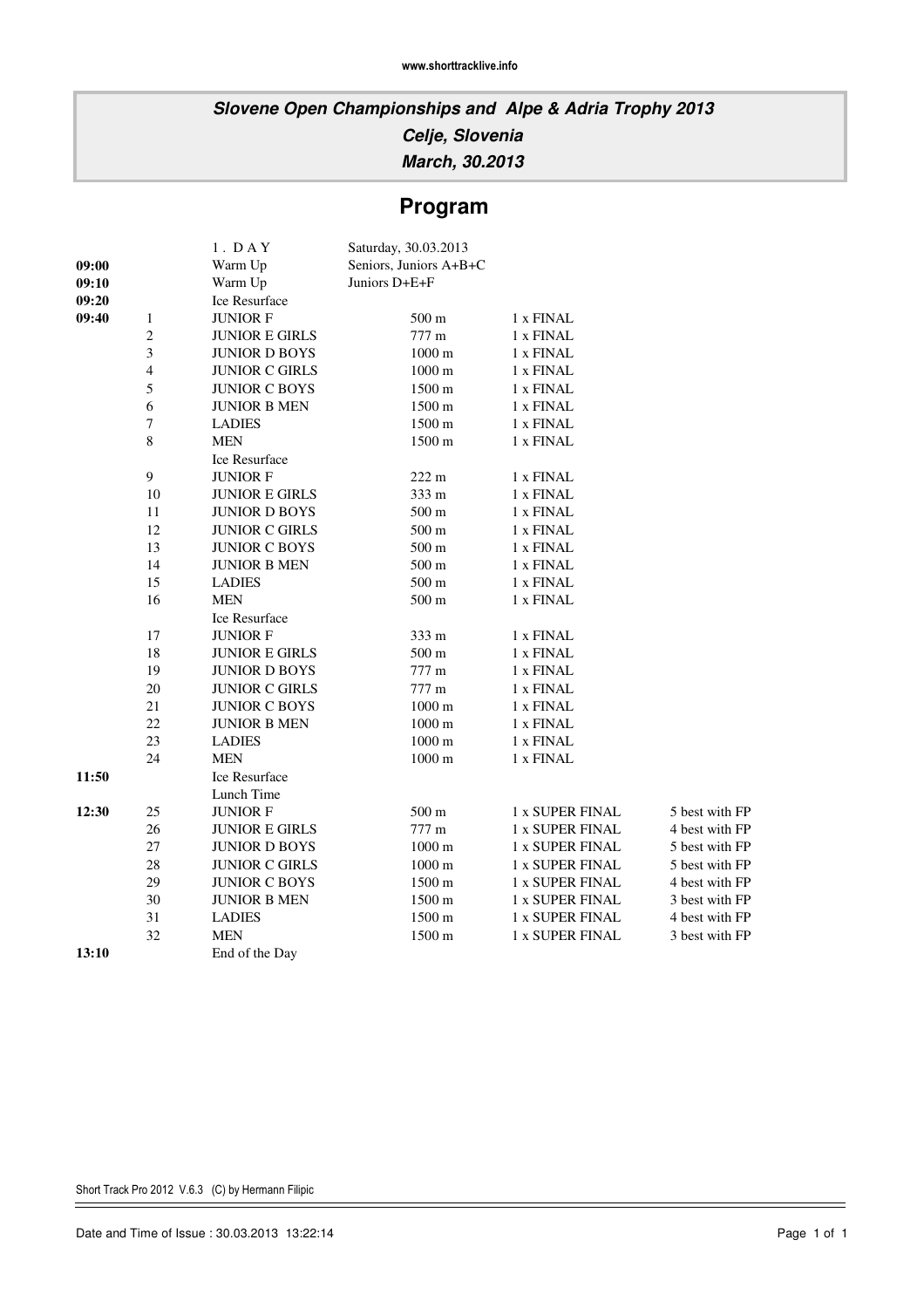**March, 30.2013**

### **Results**

|                | JUNIOR F FINAL 500 m              |            |                |
|----------------|-----------------------------------|------------|----------------|
|                | RACE: 1<br>HEAT: 1                |            |                |
| 1.             | 48 BARON Sofia                    | ITA        | 1:06,440 34    |
| 2 <sup>1</sup> | 6 KOMERICKI Tibor                 | <b>SLO</b> | 1:14,090 21    |
|                | 3. 18 BENETT Pierre               | BIH        | 1:27,500 13    |
|                | 4. 19 KRSTIC Ilan                 | BIH        | $1:27,540$ 8   |
|                | 5. 47 BARON Mattia                | ITA        | $1:35,900$ 5   |
|                | <b>JUNIOR E GIRLS FINAL 777 m</b> |            |                |
|                | RACE: 2<br>HEAT: 1                |            |                |
| $\mathbf{1}$   | 45 CECON Valentina                | ITA        | 1:34,250 34    |
|                | 2. 46 BARON Roberta               | <b>ITA</b> | 1:34,340 21    |
|                | 3. 29 VUCKOVIC SOKOVIC Viktorija  | CRO        | 1:37,810 13    |
|                | 4. 5 KOMERICKI Ida                | SLO.       | $1:37,880$ 8   |
|                | <b>JUNIOR D BOYS FINAL 1000 m</b> |            |                |
|                | RACE: 3<br>HEAT: 1                |            |                |
| 1.             | 2 URLEP Bor Luka                  | <b>SLO</b> | 1:54,070 34    |
| 2 <sub>1</sub> | 43 BARON Nicola                   | ITA        | 1:58,690 21    |
|                | 3. 4 ZGOZNIK Lovro                | <b>SLO</b> | 2:04,810 13    |
| 4.             | 28 VUCKOVIC SOKOVIC Adrian        | CRO        | 2:27,220 8     |
|                | 27 STOJAN Luka                    | <b>CRO</b> | PEN. no finish |
|                | JUNIOR C GIRLS FINAL 1000 m       |            |                |
|                | RACE: 4<br>HEAT: 1                |            |                |
| 1.             | 16 SELIMBEGOVIC Samra             | BIH        | 1:46,690 34    |
|                | 2. 44 BARON Camilla               | <b>ITA</b> | 1:49,250 21    |
|                | 3. 26 ASCIC Valentina             | CRO.       | 1:50,250 13    |
|                | 4. 42 PERISSUTTI Maela            | ITA        | 1:52,690 8     |
|                | 5. 17 BENETT Manon                | BIH        | NO TIME 5      |
|                | JUNIOR C BOYS FINAL 1500 m        |            |                |
|                | RACE: 5<br>HEAT: 1                |            |                |
|                | 1. 41 CECON Michele               | <b>ITA</b> | 2:47,500 34    |
|                | 2. 15 OMERAGIC Tarik              | BIH        | 2:47,970 21    |
| 3 <sub>1</sub> | 25 KARLOVIC Mladen                | CRO        | 2:51,410 13    |
|                | 4. 14 KRSTIC Mak                  | BIH        | $3:13,210$ 8   |
|                | JUNIOR B MEN FINAL 1500 m         |            |                |
|                | RACE: 6<br>HEAT: 1                |            |                |
| 1.             | 12 BALIC Kerim                    | BIH        | 2:51,190 34    |
| 2.             | 33 MOJSILOVIC Ivan                | <b>SRB</b> | 3:07,180 21    |
| 3.             | 1 SENICA PINTAR valentino         | <b>SLO</b> | 3:10,380 13    |

|                | <b>LADIES FINAL 1500 m</b>       |            |              |     |
|----------------|----------------------------------|------------|--------------|-----|
|                | RACE: 7<br>HEAT: 1               |            |              |     |
| 1.             | 23 BURIC Katarina                | <b>CRO</b> | 3:06,310 34  |     |
|                | 2. 24 SMOGAR Natalija            | CRO        | 3:08,280 21  |     |
|                | 3. 34 JANKOVIC Katarina          | <b>SRB</b> | 3:31,280 13  |     |
|                | 4. 21 DIANEK Katarina            | <b>CRO</b> | $3:40,100$ 8 |     |
|                | MEN FINAL 1500 m                 |            |              |     |
|                | RACE: 8<br>HEAT: 1               |            |              |     |
|                | 1. 11 BASIC Nihad                | BIH        | 2:41,150 34  |     |
| 2 <sub>1</sub> | 31 POPOVIC Miodrag               | SRB        | 2:44,220 21  |     |
| 3.             | 32 BRKIC Denis                   | <b>SRB</b> | 2:59,440 13  |     |
|                | JUNIOR F FINAL 222 m             |            |              |     |
|                | RACE: 9<br>HEAT: 1               |            |              |     |
| $1_{-}$        | 48 BARON Sofia                   | ITA        | 0:29,720 34  |     |
| 2.             | 6 KOMERICKI Tibor                | <b>SLO</b> | 0:33,930 21  |     |
|                | 3. 47 BARON Mattia               | ITA        | 0:37,690 13  |     |
|                | 4. 19 KRSTIC Ilan                | BIH        | $0:38,850$ 8 |     |
| 5.             | 18 BENETT Pierre                 | BIH        | $0:44,250$ 5 |     |
|                | JUNIOR E GIRLS FINAL 333 m       |            |              |     |
|                | <b>RACE: 10</b><br>HEAT: 1       |            |              |     |
| 1.             | 45 CECON Valentina               | <b>ITA</b> | 0:39,870 34  |     |
|                | 2. 46 BARON Roberta              | <b>ITA</b> | 0:40.620 21  |     |
| 3.             | 5 KOMERICKI Ida                  | <b>SLO</b> | 0:41,810 13  |     |
| 4.             | 29 VUCKOVIC SOKOVIC Viktorija    | <b>CRO</b> | $0:42,030$ 8 |     |
|                | <b>JUNIOR D BOYS FINAL 500 m</b> |            |              |     |
|                | <b>RACE: 11</b><br>HEAT: 1       |            |              |     |
|                | 1. 2 URLEP Bor Luka              | <b>SLO</b> | 0:53,680 34  |     |
| 2.             | 43 BARON Nicola                  | ITA        | 0:54,320 21  |     |
|                | 3. 27 STOJAN Luka                | CRO        | 1:09.530 13  |     |
|                | 4. 28 VUCKOVIC SOKOVIC Adrian    | CRO        | $1:10,530$ 8 |     |
|                | 5. 4 ZGOZNIK Lovro               | <b>SLO</b> | $1:13,570$ 5 |     |
|                | JUNIOR C GIRLS FINAL 500 m       |            |              |     |
|                | <b>RACE: 12</b><br>HEAT: 1       |            |              |     |
|                | 1. 16 SELIMBEGOVIC Samra         | BIH        | 0:49.680 34  |     |
| 2.             | 44 BARON Camilla                 | <b>ITA</b> | 0:54,030 21  |     |
| 4.             | 42 PERISSUTTI Maela              | ITA        | 1:08,880     | - 8 |

5. 17 BENETT Manon BIH 1:59,180 5 26 ASCIC Valentina **PEN.** impeding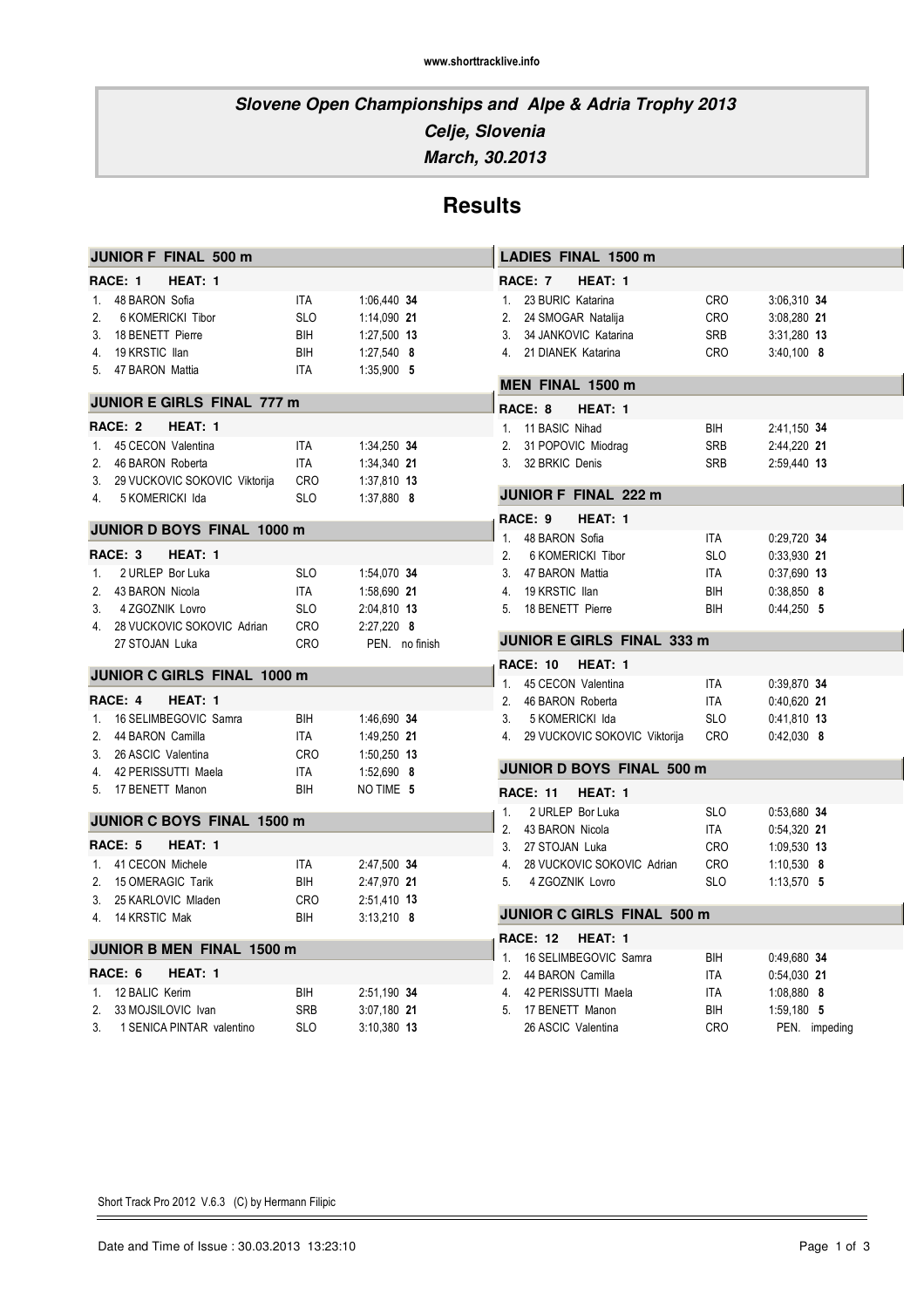**March, 30.2013**

# **Results**

| <b>JUNIOR C BOYS FINAL 500 m</b> |            |               |                                     | JUNIOR C GIRLS FINAL 777 m |              |  |  |
|----------------------------------|------------|---------------|-------------------------------------|----------------------------|--------------|--|--|
| HEAT: 1<br>RACE: 13              |            |               | HEAT: 1<br><b>RACE: 20</b>          |                            |              |  |  |
| 1. 15 OMERAGIC Tarik             | BIH        | 0:46,970 34   | 16 SELIMBEGOVIC Samra<br>1.         | BIH                        | 1:19,470 34  |  |  |
| 2. 41 CECON Michele              | ITA        | 0:47,000 21   | 44 BARON Camilla<br>2.              | ITA                        | 1:24,000 21  |  |  |
| 3. 25 KARLOVIC Mladen            | CRO        | 0:49,530 13   | 42 PERISSUTTI Maela<br>3.           | ITA                        | 1:24,340 13  |  |  |
| 4. 14 KRSTIC Mak                 | BIH        | $0:55,280$ 8  | 26 ASCIC Valentina<br>4.            | <b>CRO</b>                 | 1:24,410 8   |  |  |
|                                  |            |               | 5. 17 BENETT Manon                  | BIH                        | 2:50,470 5   |  |  |
| JUNIOR B MEN FINAL 500 m         |            |               |                                     |                            |              |  |  |
| HEAT: 1<br><b>RACE: 14</b>       |            |               | JUNIOR C BOYS FINAL 1000 m          |                            |              |  |  |
| 1. 12 BALIC Kerim                | BIH        | 0:48,500 34   | <b>RACE: 21</b><br>HEAT: 1          |                            |              |  |  |
| 33 MOJSILOVIC Ivan<br>2.         | <b>SRB</b> | 0:55,160 21   | 1. 15 OMERAGIC Tarik                | BIH                        | 1:40,750 34  |  |  |
| 1 SENICA PINTAR valentino<br>3.  | <b>SLO</b> | $0:56,250$ 13 | 41 CECON Michele<br>2.              | ITA                        | 1:40,910 21  |  |  |
|                                  |            |               | 25 KARLOVIC Mladen<br>3.            | <b>CRO</b>                 | 1:45,030 13  |  |  |
| <b>LADIES FINAL 500 m</b>        |            |               | 14 KRSTIC Mak<br>4.                 | BIH                        | 1:56,470 8   |  |  |
| HEAT: 1<br><b>RACE: 15</b>       |            |               | <b>JUNIOR B MEN FINAL 1000 m</b>    |                            |              |  |  |
| 1. 23 BURIC Katarina             | <b>CRO</b> | 0:50,560 34   |                                     |                            |              |  |  |
| 2. 24 SMOGAR Natalija            | CRO        | 0:53,590 21   | HEAT: 1<br><b>RACE: 22</b>          |                            |              |  |  |
| 3. 34 JANKOVIC Katarina          | <b>SRB</b> | 1:02,150 13   | 1. 12 BALIC Kerim                   | BIH                        | 1:46,000 34  |  |  |
| 4. 21 DIANEK Katarina            | CRO        | 1:03,650 8    | 33 MOJSILOVIC Ivan<br>2.            | <b>SRB</b>                 | 1:58,210 21  |  |  |
|                                  |            |               | 1 SENICA PINTAR valentino<br>3.     | <b>SLO</b>                 | 2:07.440 13  |  |  |
| <b>MEN FINAL 500 m</b>           |            |               | <b>LADIES FINAL 1000 m</b>          |                            |              |  |  |
| HEAT: 1<br>RACE: 16              |            |               |                                     |                            |              |  |  |
| 1. 11 BASIC Nihad                | BIH        | 0:46,000 34   | <b>RACE: 23</b><br><b>HEAT: 1</b>   |                            |              |  |  |
| 2. 31 POPOVIC Miodrag            | <b>SRB</b> | 0:46,500 21   | 1. 23 BURIC Katarina                | CRO                        | 1:55,750 34  |  |  |
| 3. 32 BRKIC Denis                | <b>SRB</b> | 1:10,460 13   | 2. 24 SMOGAR Natalija               | <b>CRO</b>                 | 1:56,150 21  |  |  |
|                                  |            |               | 3. 34 JANKOVIC Katarina             | SRB                        | 2:15,500 13  |  |  |
| <b>JUNIOR F FINAL 333 m</b>      |            |               | 4. 21 DIANEK Katarina               | <b>CRO</b>                 | $2:26,660$ 8 |  |  |
| <b>RACE: 17</b><br>HEAT: 1       |            |               | MEN FINAL 1000 m                    |                            |              |  |  |
| 1. 48 BARON Sofia                | ITA        | 0:44,500 34   |                                     |                            |              |  |  |
| 2.<br>6 KOMERICKI Tibor          | <b>SLO</b> | $0:50,470$ 21 | <b>RACE: 24</b><br>HEAT: 1          |                            |              |  |  |
| 3. 18 BENETT Pierre              | BIH        | $0:55,720$ 13 | 1. 11 BASIC Nihad                   | BIH                        | 1:43,130 34  |  |  |
| 4. 19 KRSTIC Ilan                | BIH        | $0:56,880$ 8  | 2. 31 POPOVIC Miodrag               | <b>SRB</b>                 | 1:43,960 21  |  |  |
| 5. 47 BARON Mattia               | ITA        | $0:57,470$ 5  | 32 BRKIC Denis<br>3.                | <b>SRB</b>                 | 1:50,120 13  |  |  |
| JUNIOR E GIRLS FINAL 500 m       |            |               | JUNIOR F SUPER FINAL 500 m          |                            |              |  |  |
| RACE: 18<br>HEAT: 1              |            |               | <b>RACE: 25</b><br>HEAT: 1          |                            |              |  |  |
| 1. 45 CECON Valentina            | ITA        | 0.59,660 34   | 1. 48 BARON Sofia                   | ITA                        | 1:11,690 34  |  |  |
| 2. 46 BARON Roberta              | ITA        | 1:00,060 21   | 6 KOMERICKI Tibor                   | <b>SLO</b>                 | 1:16,280 21  |  |  |
| 5 KOMERICKI Ida<br>3.            | <b>SLO</b> | 1:02,440 13   | 18 BENETT Pierre                    | BIH                        | 1:24,660 13  |  |  |
| 4. 29 VUCKOVIC SOKOVIC Viktorija | CRO        | 1:03,470 8    | 19 KRSTIC Ilan<br>4.                | BIH                        | 1:24,810 8   |  |  |
|                                  |            |               | 47 BARON Mattia<br>5.               | ITA                        | 1:25,720 5   |  |  |
| JUNIOR D BOYS FINAL 777 m        |            |               |                                     |                            |              |  |  |
| <b>RACE: 19</b><br>HEAT: 1       |            |               | JUNIOR E GIRLS SUPER FINAL 777 m    |                            |              |  |  |
| 2 URLEP Bor Luka<br>1.           | <b>SLO</b> | 1:26,410 34   | <b>RACE: 26</b><br>HEAT: 1          |                            |              |  |  |
| 43 BARON Nicola<br>2.            | ITA        | 1:32,000 21   | 45 CECON Valentina<br>1.            | ITA                        | 1:36,190 34  |  |  |
| 27 STOJAN Luka<br>3.             | CRO        | 1:35,060 13   | 46 BARON Roberta<br>2.              | ITA                        | 1:36,500 21  |  |  |
| 4 ZGOZNIK Lovro<br>4.            | <b>SLO</b> | $1:37,120$ 8  | 5 KOMERICKI Ida<br>3.               | <b>SLO</b>                 | 1:37,630 13  |  |  |
| 28 VUCKOVIC SOKOVIC Adrian<br>5. | CRO        | 1:59,060 5    | 29 VUCKOVIC SOKOVIC Viktorija<br>4. | CRO                        | 1:40,190 8   |  |  |
|                                  |            |               |                                     |                            |              |  |  |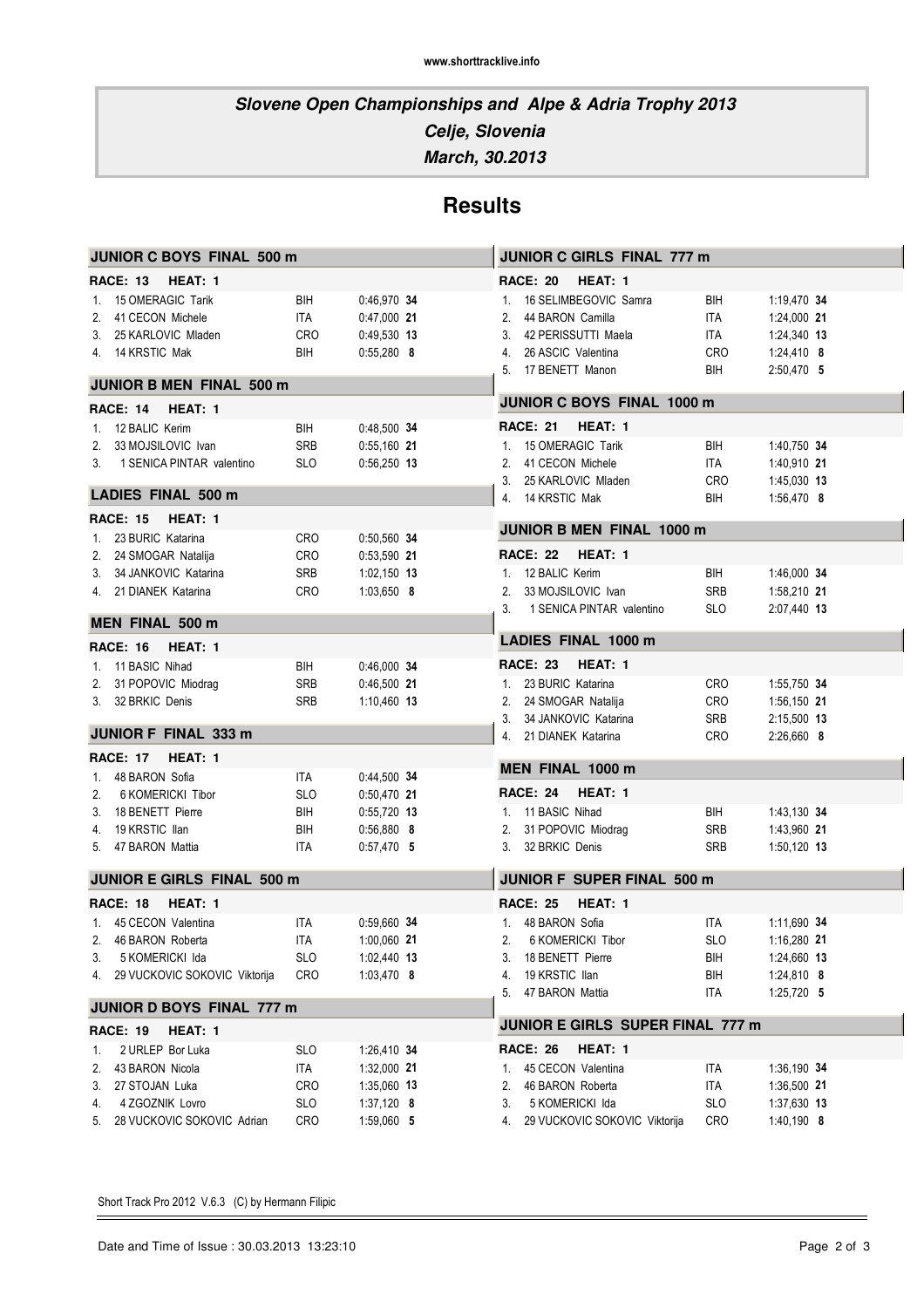**March, 30.2013**

# **Results**

|    | JUNIOR D BOYS SUPER FINAL 1000 m  |            |              |
|----|-----------------------------------|------------|--------------|
|    | RACE: 27 HEAT: 1                  |            |              |
|    | 1. 2 URLEP Bor Luka               | <b>SLO</b> | 1:56,190 34  |
| 2. | 43 BARON Nicola                   | ITA        | 2:00,340 21  |
|    | 3. 27 STOJAN Luka                 | <b>CRO</b> | 2:06.780 13  |
|    | 4. 4 ZGOZNIK Lovro                | SLO        | 2:09,630 8   |
|    | 5. 28 VUCKOVIC SOKOVIC Adrian     | <b>CRO</b> | 2:34,340 5   |
|    | JUNIOR C GIRLS SUPER FINAL 1000 m |            |              |
|    | <b>RACE: 28</b><br>HEAT: 1        |            |              |
|    | 1. 16 SELIMBEGOVIC Samra          | BIH        | 1:45,250 34  |
|    | 2. 44 BARON Camilla               | ITA        | 1:51,160 21  |
|    | 3. 26 ASCIC Valentina             | CRO        | 1:51,250 13  |
|    | 4. 42 PERISSUTTI Maela            | ITA        | 1:51,840 8   |
|    | 5. 17 BENETT Manon                | BIH        | NO TIME 5    |
|    | JUNIOR C BOYS SUPER FINAL 1500 m  |            |              |
|    | RACE: 29<br>HEAT: 1               |            |              |
|    | 1. 41 CECON Michele               | <b>ITA</b> | 2:43,280 34  |
|    | 2. 25 KARLOVIC Mladen             | CRO        | 2:46,780 21  |
|    | 3. 14 KRSTIC Mak                  | BIH        | 2:58,290 13  |
|    | 4. 15 OMERAGIC Tarik              | BIH        | $3:15,720$ 8 |
|    | JUNIOR B MEN SUPER FINAL 1500 m   |            |              |
|    | <b>RACE: 30</b><br>HEAT: 1        |            |              |
|    | 1. 12 BALIC Kerim                 | BIH        | 2:42,950 34  |
| 2. | 33 MOJSILOVIC Ivan                | <b>SRB</b> | 3:02,380 21  |
|    | 3. 1 SENICA PINTAR valentino      | - SLO      | 3:03,750 13  |
|    | <b>LADIES SUPER FINAL 1500 m</b>  |            |              |
|    | <b>RACE: 31</b><br>HEAT: 1        |            |              |
|    |                                   |            |              |
|    | 1. 23 BURIC Katarina              | CRO        | 3:02,690 34  |
|    | 2. 24 SMOGAR Natalija             | CRO        | 3:02.780 21  |
|    | 3. 34 JANKOVIC Katarina           | <b>SRB</b> | 3:20,500 13  |
|    | 4. 21 DIANEK Katarina             | CRO        | $3:51,590$ 8 |
|    | <b>MEN SUPER FINAL 1500 m</b>     |            |              |
|    | <b>RACE: 32</b><br>HEAT: 1        |            |              |
|    | 1. 11 BASIC Nihad                 | BIH        | 3:00,900 34  |
|    | 2. 32 BRKIC Denis                 | SRB        | 3:02,530 21  |
|    | 3. 31 POPOVIC Miodrag             | <b>SRB</b> | 3:23,340 13  |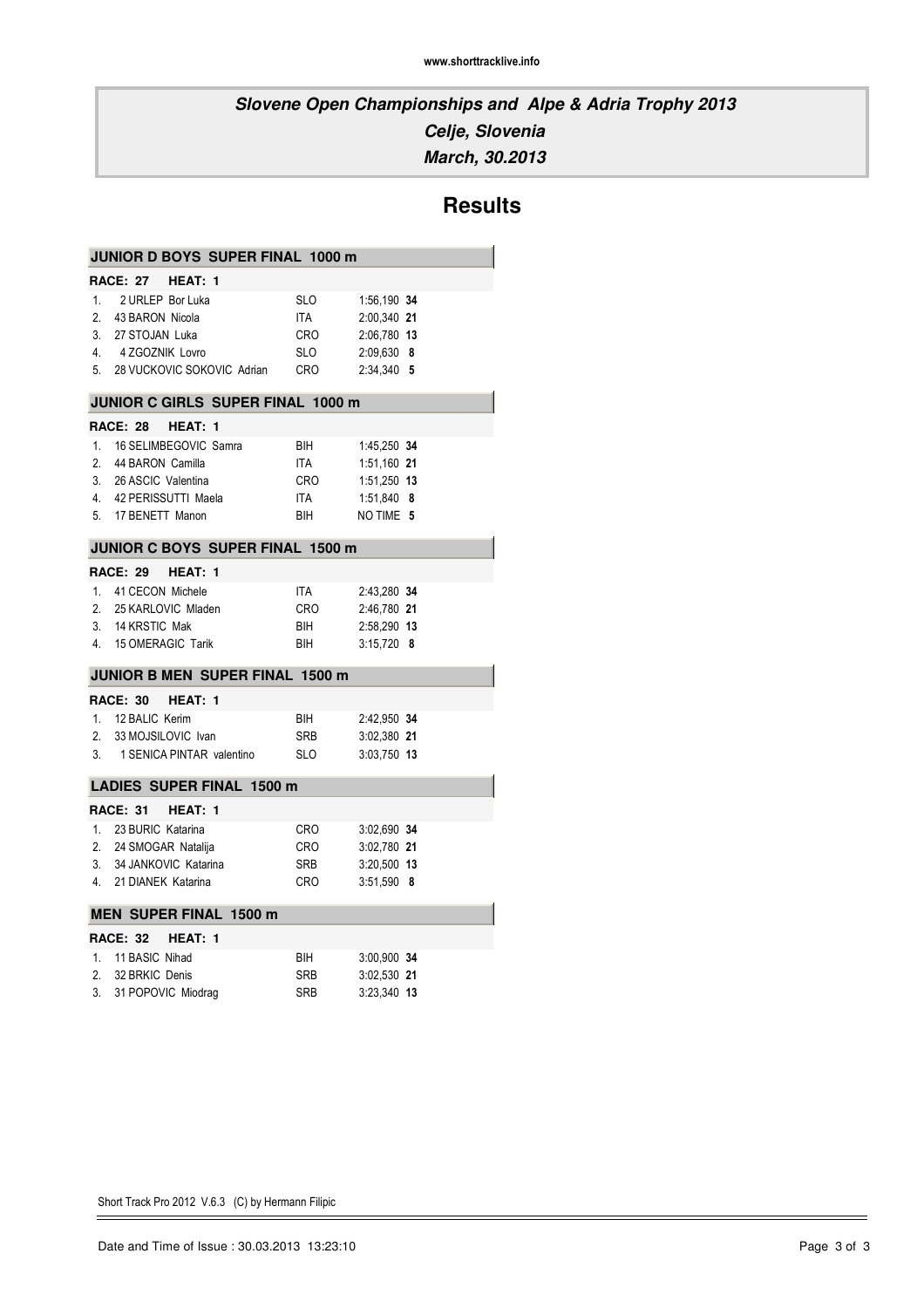### **Slovene Open Championships and Alpe & Adria Trophy 2013 Celje, Slovenia March, 30.2013**

# **Distance Classification**

|              |    |              |      | <b>JUNIOR F BOYS 500 m</b> |               |           |           |                      |
|--------------|----|--------------|------|----------------------------|---------------|-----------|-----------|----------------------|
|              |    | Rank         | Pos. | No. Name                   | <b>Member</b> | <b>FP</b> |           | <b>CDR</b> Best Time |
| <b>FINAL</b> |    |              |      |                            |               |           |           |                      |
|              |    | 1. $(2.)$ 2. |      | 6 KOMERICKI Tibor          | <b>SLO</b>    |           | $21 \t 2$ | 1:14.090             |
|              |    | 2. $(3.)$ 3. |      | 18 BENETT Pierre           | BIH           | 13        | - 3       | 1:27,500             |
|              | 3. | (4.) 4.      |      | 19 KRSTIC Ilan             | BIH           | 8         | 4         | 1:27,540             |
|              |    | 4. (5.) 5.   |      | 47 BARON Mattia            | ITA           | 5         | 5         | 1:35.900             |

### **Distance Classification**

|              |    |              |           | <b>JUNIOR F BOYS 222 m</b> |               |    |     |                      |
|--------------|----|--------------|-----------|----------------------------|---------------|----|-----|----------------------|
|              |    | Rank         | Pos.      | No. Name                   | <b>Member</b> | FP |     | <b>CDR</b> Best Time |
| <b>FINAL</b> |    |              |           |                            |               |    |     |                      |
|              |    | 1. $(2.)$ 2. |           | 6 KOMERICKI Tibor          | <b>SLO</b>    | 21 | - 2 | 0:33,930             |
|              |    | 2. (3.) 3.   |           | 47 BARON Mattia            | ITA           | 13 | 3   | 0:37,690             |
|              | 3. |              | $(4.)$ 4. | 19 KRSTIC Ilan             | <b>BIH</b>    | 8  | 4   | 0:38,850             |
|              | 4. |              | (5.) 5.   | 18 BENETT Pierre           | BIH           | 5  | 5   | 0:44.250             |

### **Distance Classification**

|              |    | <b>JUNIOR F BOYS 333 m</b> |      |                   |               |    |                |                      |
|--------------|----|----------------------------|------|-------------------|---------------|----|----------------|----------------------|
|              |    | Rank                       | Pos. | No. Name          | <b>Member</b> | FP |                | <b>CDR</b> Best Time |
| <b>FINAL</b> |    |                            |      |                   |               |    |                |                      |
|              |    | 1. $(2.)$ 2.               |      | 6 KOMERICKI Tibor | <b>SLO</b>    | 21 | $\overline{2}$ | 0:50.470             |
|              |    | 2. (3.) 3.                 |      | 18 BENETT Pierre  | BIH           | 13 | 3              | 0:55.720             |
|              | 3. | (4.) 4.                    |      | 19 KRSTIC Ilan    | <b>BIH</b>    | 8  | 4              | 0:56,880             |
|              | 4. | (5.) 5.                    |      | 47 BARON Mattia   | ITA           | 5. | $\mathbf{b}$   | 0:57.470             |

### **Distance Classification**

|                    |           |         | <b>JUNIOR F BOYS 500 m</b> |               |     |     |                  |  |
|--------------------|-----------|---------|----------------------------|---------------|-----|-----|------------------|--|
|                    | Rank      | Pos.    | No. Name                   | <b>Member</b> | FP  | CDR | <b>Best Time</b> |  |
| <b>SUPER FINAL</b> |           |         |                            |               |     |     |                  |  |
| $1_{\cdot}$        | $(2.)$ 2. |         | 6 KOMERICKI Tibor          | <b>SLO</b>    | -21 | - 2 | 1:16.280         |  |
| 2.                 | (3.) 3.   |         | 18 BENETT Pierre           | BIH           | 13  | -3  | 1:24.660         |  |
| 3.                 |           | 4.) 4.  | 19 KRSTIC Ilan             | BIH           | 8   | 4   | 1:24.810         |  |
| 4.                 |           | (5.) 5. | 47 BARON Mattia            | ITA           | 5   | 5   | 1:25.720         |  |
|                    |           |         |                            |               |     |     |                  |  |

### **Distance Classification**

|              |              |      | <b>JUNIOR F GIRLS 500 m</b> |        |      |                  |
|--------------|--------------|------|-----------------------------|--------|------|------------------|
|              | Rank         | Pos. | No. Name                    | Member |      | FP CDR Best Time |
| <b>FINAL</b> | $1.$ (1.) 1. |      | 48 BARON Sofia              | ITA    | 34 1 | 1:06.440         |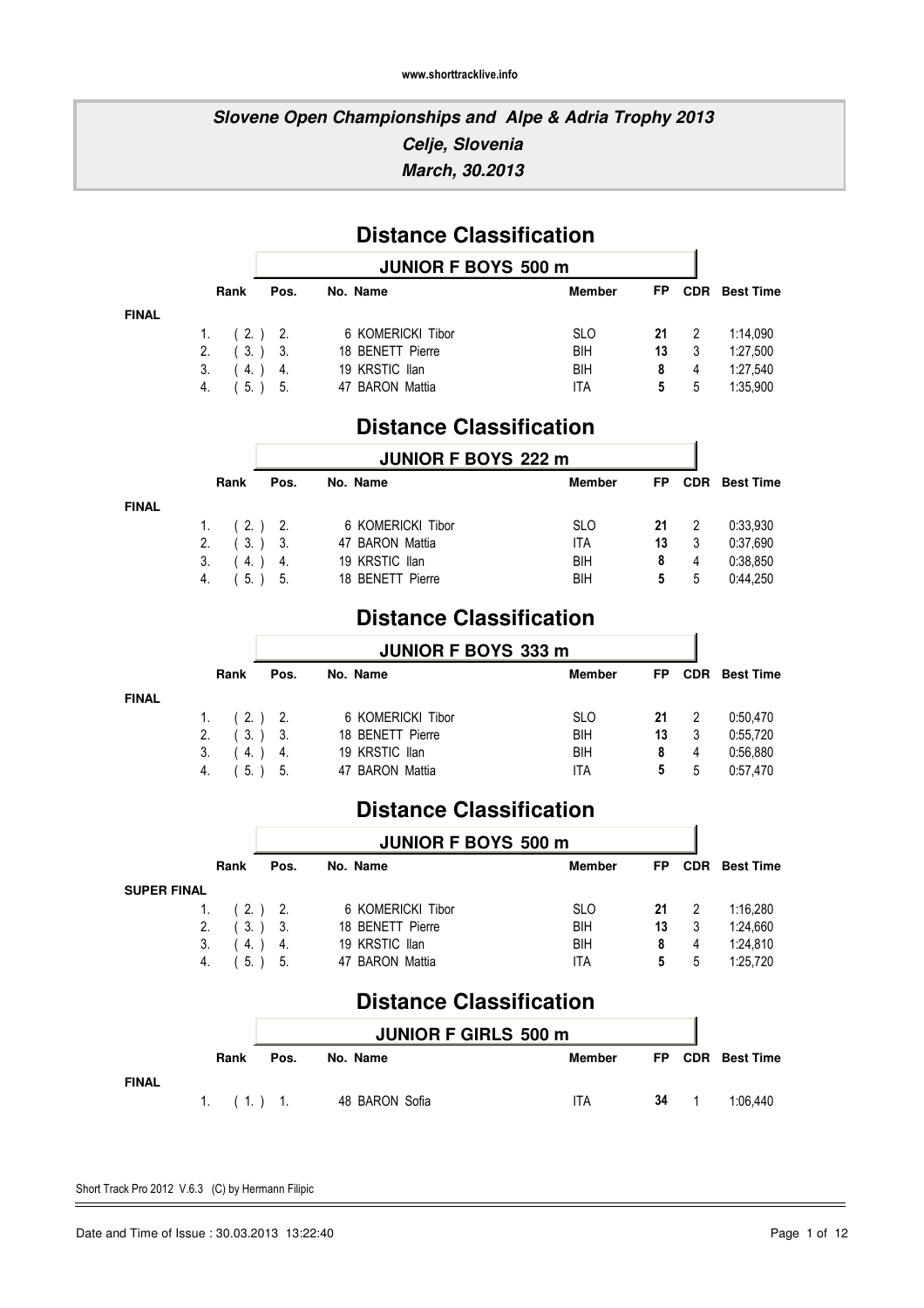### **Slovene Open Championships and Alpe & Adria Trophy 2013 Celje, Slovenia March, 30.2013**

|                                | <b>Distance Classification</b> |         |                                |               |           |              |                  |  |  |  |  |
|--------------------------------|--------------------------------|---------|--------------------------------|---------------|-----------|--------------|------------------|--|--|--|--|
|                                |                                |         | <b>JUNIOR F GIRLS 222 m</b>    |               |           |              |                  |  |  |  |  |
|                                | Rank                           | Pos.    | No. Name                       | <b>Member</b> | <b>FP</b> | <b>CDR</b>   | <b>Best Time</b> |  |  |  |  |
| <b>FINAL</b>                   | $1_{\cdot}$                    | (1.) 1. | 48 BARON Sofia                 | ITA.          | 34        | $\mathbf{1}$ | 0:29,720         |  |  |  |  |
| <b>Distance Classification</b> |                                |         |                                |               |           |              |                  |  |  |  |  |
|                                |                                |         | <b>JUNIOR F GIRLS 333 m</b>    |               |           |              |                  |  |  |  |  |
|                                | Rank                           | Pos.    | No. Name                       | <b>Member</b> | <b>FP</b> | <b>CDR</b>   | <b>Best Time</b> |  |  |  |  |
| <b>FINAL</b>                   | $1_{\cdot}$                    | (1.) 1. | 48 BARON Sofia                 | ITA           | 34        | $\mathbf{1}$ | 0:44,500         |  |  |  |  |
|                                |                                |         | <b>Distance Classification</b> |               |           |              |                  |  |  |  |  |
|                                |                                |         | <b>JUNIOR F GIRLS 500 m</b>    |               |           |              |                  |  |  |  |  |
|                                | Rank                           | Pos.    | No. Name                       | <b>Member</b> | <b>FP</b> | <b>CDR</b>   | <b>Best Time</b> |  |  |  |  |
| <b>SUPER FINAL</b>             |                                |         |                                |               |           |              |                  |  |  |  |  |
|                                | 1.                             | (1.) 1. | 48 BARON Sofia                 | ITA           | 34        | 1            | 1:11,690         |  |  |  |  |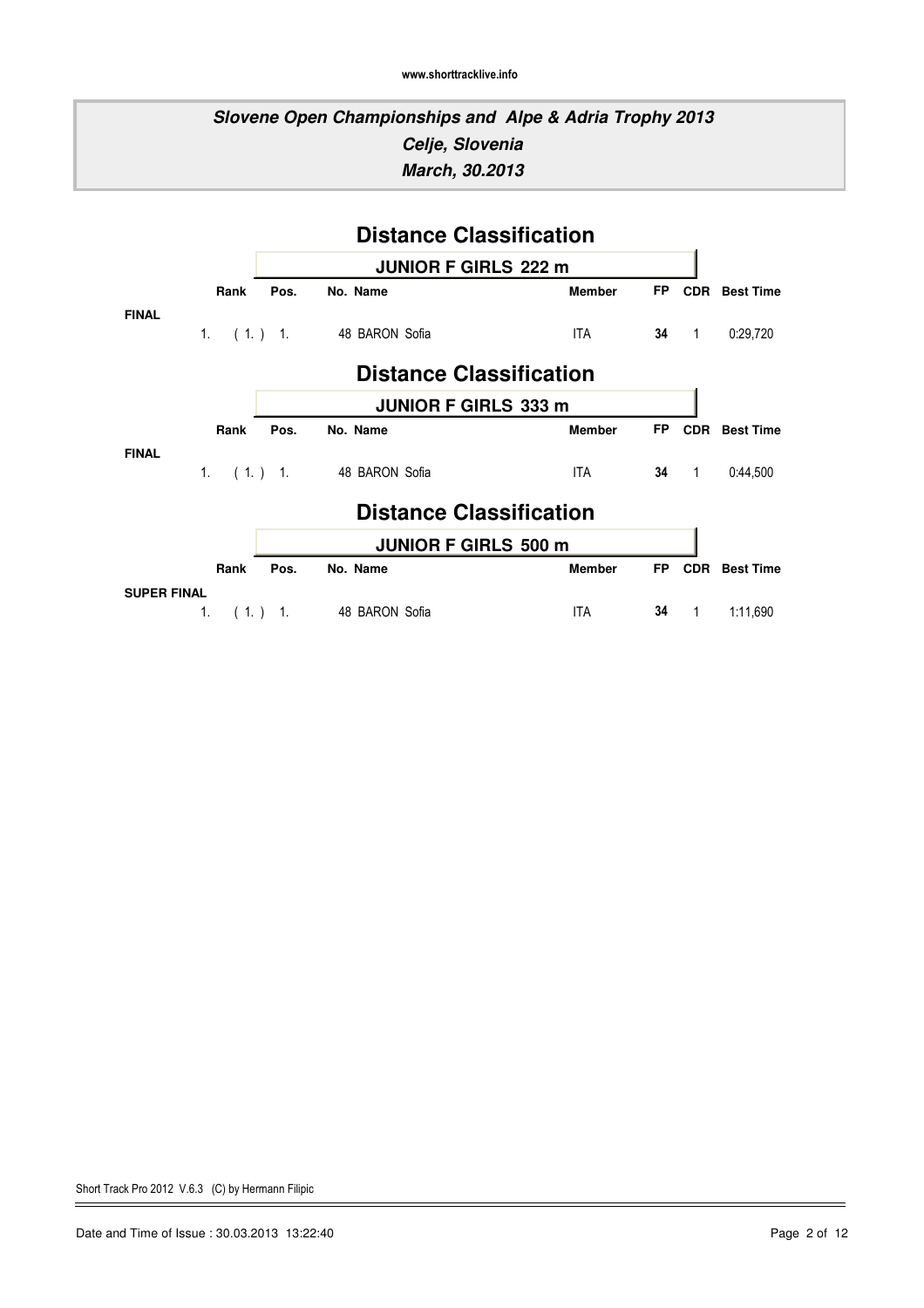### **Slovene Open Championships and Alpe & Adria Trophy 2013 Celje, Slovenia March, 30.2013**

# **Distance Classification**

|              |      | <b>JUNIOR E GIRLS 777 m</b> |                               |               |    |    |                      |  |
|--------------|------|-----------------------------|-------------------------------|---------------|----|----|----------------------|--|
|              | Rank | Pos.                        | No. Name                      | <b>Member</b> | FP |    | <b>CDR</b> Best Time |  |
| <b>FINAL</b> |      |                             |                               |               |    |    |                      |  |
|              |      | 1. $(1.)$ 1.                | 45 CECON Valentina            | ITA           | 34 |    | 1:34.250             |  |
|              |      | 2. $(2.)$ 2.                | 46 BARON Roberta              | ITA           | 21 | -2 | 1:34.340             |  |
|              | 3.   | (3.) 3.                     | 29 VUCKOVIC SOKOVIC Viktorija | <b>CRO</b>    | 13 |    | 1:37,810             |  |
|              | 4.   | $(4.)$ 4.                   | 5 KOMERICKI Ida               | <b>SLO</b>    | 8  |    | 1:37.880             |  |

### **Distance Classification**

| <b>JUNIOR E GIRLS 333 m</b> |              |         |                               |               |     |            |                  |  |  |  |
|-----------------------------|--------------|---------|-------------------------------|---------------|-----|------------|------------------|--|--|--|
|                             | Rank         | Pos.    | No. Name                      | <b>Member</b> | FP. | <b>CDR</b> | <b>Best Time</b> |  |  |  |
|                             | 1. $(1.)$ 1. |         | 45 CECON Valentina            | ITA           | 34  |            | 0:39,870         |  |  |  |
| 2.                          |              | (2.) 2. | 46 BARON Roberta              | ITA           | 21  | 2          | 0:40.620         |  |  |  |
| 3.                          |              | (3.) 3. | 5 KOMERICKI Ida               | <b>SLO</b>    | 13  | 3          | 0:41.810         |  |  |  |
| 4.                          | (4.)         | -4.     | 29 VUCKOVIC SOKOVIC Viktorija | <b>CRO</b>    | 8   | 4          | 0:42.030         |  |  |  |

### **Distance Classification**

ł.

|              |                  |      | <b>JUNIOR E GIRLS 500 m</b>   |               |           |                      |
|--------------|------------------|------|-------------------------------|---------------|-----------|----------------------|
|              | Rank             | Pos. | No. Name                      | <b>Member</b> | <b>FP</b> | <b>CDR</b> Best Time |
| <b>FINAL</b> |                  |      |                               |               |           |                      |
|              | 1. $(1.)$ 1.     |      | 45 CECON Valentina            | ITA.          | 34        | 0:59.660             |
|              | 2. $(2.)$ 2.     |      | 46 BARON Roberta              | ITA           | -21       | 1:00,060             |
|              | $3.$ $(3.)$ $3.$ |      | 5 KOMERICKI Ida               | <b>SLO</b>    | 13        | 1:02.440             |
|              | 4. (4.) 4.       |      | 29 VUCKOVIC SOKOVIC Viktorija | <b>CRO</b>    |           | 1:03.470             |

### **Distance Classification**

|      |                                      | <b>JUNIOR E GIRLS 777 m</b>                           |               |    |                |                      |
|------|--------------------------------------|-------------------------------------------------------|---------------|----|----------------|----------------------|
| Rank | Pos.                                 | No. Name                                              | <b>Member</b> | FP |                | <b>CDR</b> Best Time |
|      |                                      |                                                       |               |    |                |                      |
|      |                                      | 45 CECON Valentina                                    | ITA           | 34 |                | 1:36.190             |
|      |                                      | 46 BARON Roberta                                      | ITA           | 21 | $\overline{2}$ | 1:36,500             |
|      |                                      | 5 KOMERICKI Ida                                       | <b>SLO</b>    | 13 | -3             | 1:37,630             |
|      |                                      | 29 VUCKOVIC SOKOVIC Viktorija                         | <b>CRO</b>    | 8  | 4              | 1:40.190             |
|      | <b>SUPER FINAL</b><br>2.<br>3.<br>4. | $1.$ $(1.)$ $1.$<br>$(2.)$ 2.<br>(3.) 3.<br>$4.$ $4.$ |               |    |                |                      |

Short Track Pro 2012 V.6.3 (C) by Hermann Filipic

**FINAL**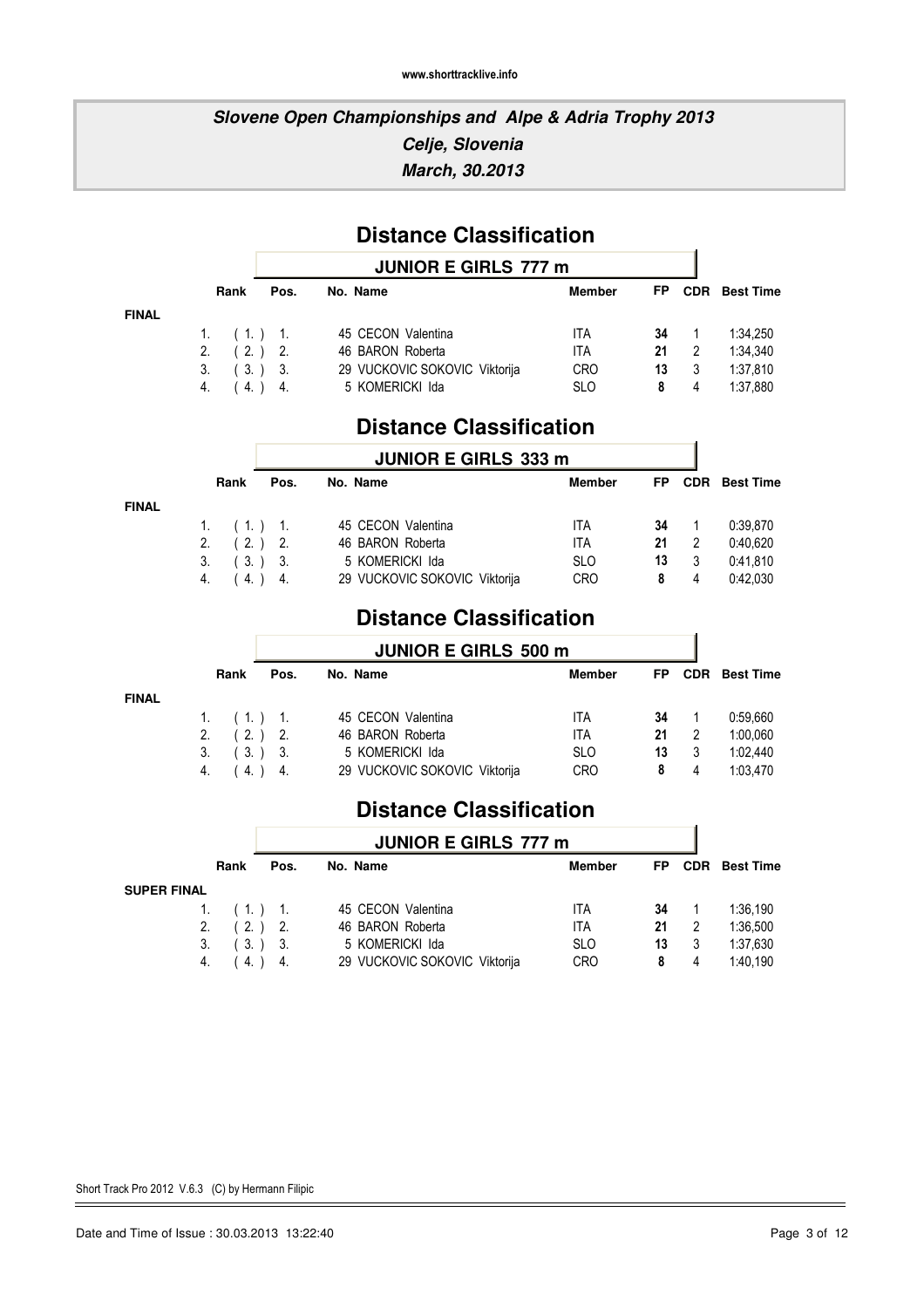### **Slovene Open Championships and Alpe & Adria Trophy 2013 Celje, Slovenia March, 30.2013**

|                    |                   |                      | <b>Distance Classification</b>          |                    |           |                                |                      |
|--------------------|-------------------|----------------------|-----------------------------------------|--------------------|-----------|--------------------------------|----------------------|
|                    |                   |                      | <b>JUNIOR D BOYS 1000 m</b>             |                    |           |                                |                      |
|                    | Rank              | Pos.                 | No. Name                                | <b>Member</b>      | FP        |                                | <b>CDR</b> Best Time |
| <b>FINAL</b>       |                   |                      |                                         |                    |           |                                |                      |
|                    | $1_{\cdot}$<br>2. | (1.) 1.<br>$(2.)$ 2. | 2 URLEP Bor Luka<br>43 BARON Nicola     | <b>SLO</b><br>ITA. | 34<br>21  | $\mathbf{1}$<br>$\overline{2}$ | 1:54,070<br>1:58,690 |
|                    |                   |                      | 27 STOJAN Luka                          | <b>CRO</b>         |           | 6                              |                      |
|                    |                   |                      | <b>Distance Classification</b>          |                    |           |                                |                      |
|                    |                   |                      | <b>JUNIOR D BOYS 500 m</b>              |                    |           |                                |                      |
|                    | Rank              | Pos.                 | No. Name                                | <b>Member</b>      | <b>FP</b> |                                | <b>CDR</b> Best Time |
| <b>FINAL</b>       |                   |                      |                                         |                    |           |                                |                      |
|                    | 1.                | (1.) 1.              | 2 URLEP Bor Luka                        | <b>SLO</b>         | 34        | $\mathbf 1$                    | 0:53,680             |
|                    | (2.)<br>2.        | 2.                   | 43 BARON Nicola                         | ITA.               | 21        | 2                              | 0:54,320             |
|                    | 3.                | (3.) 3.              | 27 STOJAN Luka                          | CRO                | 13        | 3                              | 1:09,530             |
|                    |                   |                      | <b>Distance Classification</b>          |                    |           |                                |                      |
|                    |                   |                      |                                         |                    |           |                                |                      |
|                    |                   |                      | <b>JUNIOR D BOYS 777 m</b>              |                    |           |                                |                      |
|                    | Rank              | Pos.                 | No. Name                                | <b>Member</b>      | <b>FP</b> |                                | <b>CDR</b> Best Time |
| <b>FINAL</b>       | 1.                | (1.) 1.              | 2 URLEP Bor Luka                        | <b>SLO</b>         | 34        | $\mathbf{1}$                   | 1:26,410             |
|                    | 2.<br>(2.)        | 2.                   | 43 BARON Nicola                         | ITA                | 21        | $\overline{2}$                 | 1:32,000             |
|                    | 3 <sub>1</sub>    | (3.) 3.              | 27 STOJAN Luka                          | <b>CRO</b>         | 13        | 3                              | 1:35,060             |
|                    |                   |                      | <b>Distance Classification</b>          |                    |           |                                |                      |
|                    |                   |                      | <b>JUNIOR D BOYS 1000 m</b>             |                    |           |                                |                      |
|                    | Rank              | Pos.                 | No. Name                                | <b>Member</b>      | FP        | <b>CDR</b>                     | <b>Best Time</b>     |
| <b>SUPER FINAL</b> |                   |                      |                                         |                    |           |                                |                      |
|                    | 1.                | (1.) 1.              | 2 URLEP Bor Luka                        | <b>SLO</b>         | 34        | $\mathbf{1}$                   | 1:56,190             |
|                    | 2.<br>(2.)        | 2.                   | 43 BARON Nicola                         | ITA.               | 21        | $\overline{2}$                 | 2:00,340             |
|                    | (3.)<br>3.        | 3.                   | 27 STOJAN Luka                          | <b>CRO</b>         | 13        | 3                              | 2:06,780             |
|                    |                   |                      | <b>Distance Classification</b>          |                    |           |                                |                      |
|                    |                   |                      |                                         |                    |           |                                |                      |
|                    | Rank              | Pos.                 | <b>JUNIOR E BOYS 1000 m</b><br>No. Name | <b>Member</b>      | <b>FP</b> |                                | <b>CDR</b> Best Time |
| <b>FINAL</b>       |                   |                      |                                         |                    |           |                                |                      |
|                    | 1.                | (3.) 3.              | 4 ZGOZNIK Lovro                         | <b>SLO</b>         | 13        | 3                              | 2:04,810             |

2. ( 4. ) 4. 28 VUCKOVIC SOKOVIC Adrian CRO 8 4 2:27,220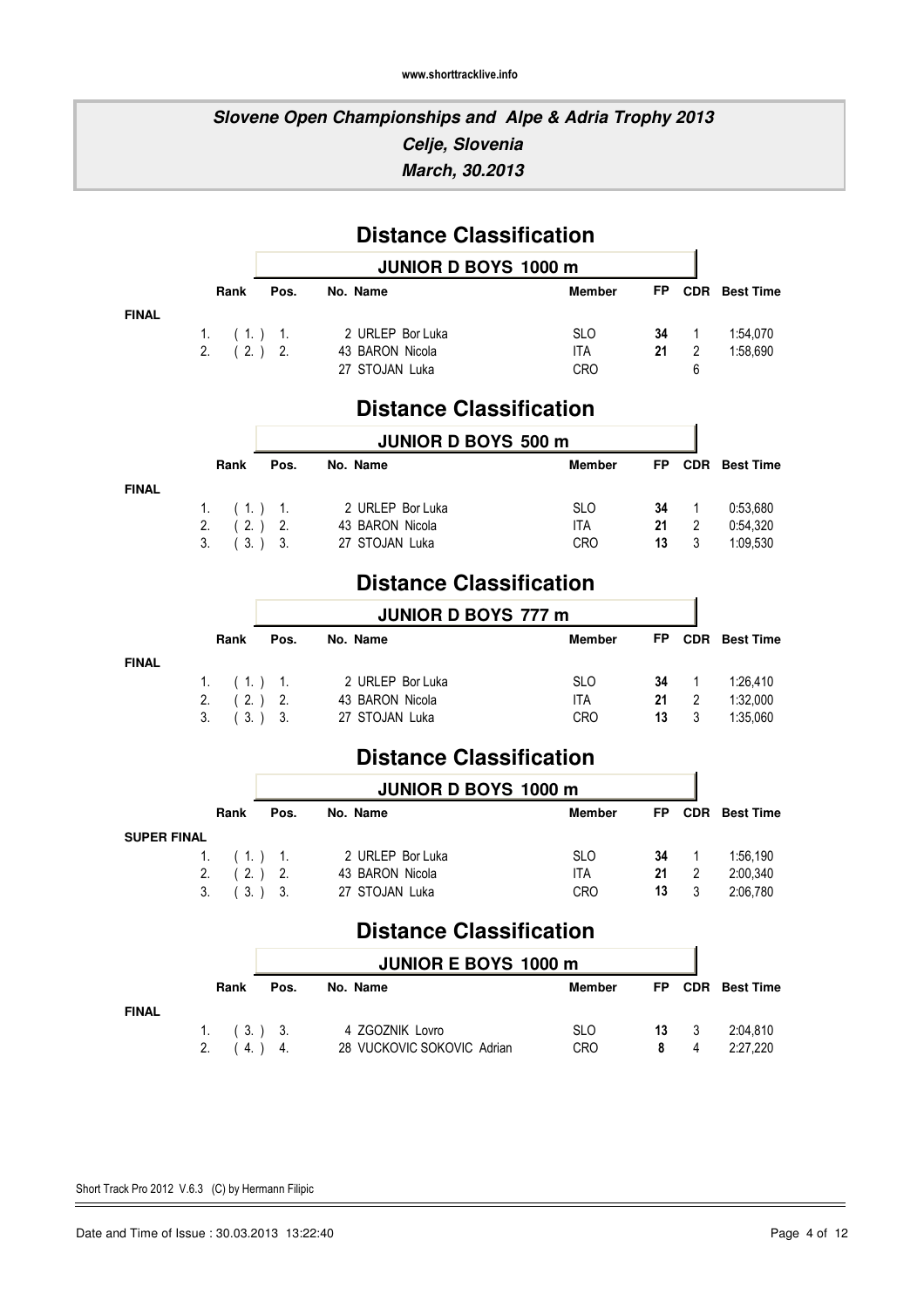### **Slovene Open Championships and Alpe & Adria Trophy 2013 Celje, Slovenia March, 30.2013**

|                    | <b>Distance Classification</b> |      |                                       |               |                |            |                      |  |  |  |  |  |
|--------------------|--------------------------------|------|---------------------------------------|---------------|----------------|------------|----------------------|--|--|--|--|--|
|                    |                                |      | <b>JUNIOR E BOYS 500 m</b>            |               |                |            |                      |  |  |  |  |  |
|                    | Rank                           | Pos. | No. Name                              | <b>Member</b> | <b>FP</b>      |            | <b>CDR</b> Best Time |  |  |  |  |  |
| <b>FINAL</b>       |                                |      |                                       |               |                |            |                      |  |  |  |  |  |
|                    |                                |      | 1. (4.) 4. 28 VUCKOVIC SOKOVIC Adrian | CRO           |                | $8 \t 4$   | 1:10,530             |  |  |  |  |  |
|                    |                                |      | 2. (5.) 5. 4 ZGOZNIK Lovro            | <b>SLO</b>    | 5              | 5          | 1:13,570             |  |  |  |  |  |
|                    |                                |      | <b>Distance Classification</b>        |               |                |            |                      |  |  |  |  |  |
|                    | <b>JUNIOR E BOYS 777 m</b>     |      |                                       |               |                |            |                      |  |  |  |  |  |
|                    | Rank                           | Pos. | No. Name                              | <b>Member</b> | <b>FP</b>      |            | <b>CDR</b> Best Time |  |  |  |  |  |
| <b>FINAL</b>       |                                |      |                                       |               |                |            |                      |  |  |  |  |  |
|                    |                                |      | 1. (4.) 4. 4 ZGOZNIK Lovro            | SLO           |                | 8 4        | 1:37,120             |  |  |  |  |  |
|                    |                                |      | 2. (5.) 5. 28 VUCKOVIC SOKOVIC Adrian | CRO           | 5              | 5          | 1:59,060             |  |  |  |  |  |
|                    |                                |      | <b>Distance Classification</b>        |               |                |            |                      |  |  |  |  |  |
|                    |                                |      |                                       |               |                |            |                      |  |  |  |  |  |
|                    |                                |      | <b>JUNIOR E BOYS 1000 m</b>           |               |                |            |                      |  |  |  |  |  |
|                    | Rank                           | Pos. | No. Name                              | <b>Member</b> | <b>FP</b>      | <b>CDR</b> | <b>Best Time</b>     |  |  |  |  |  |
| <b>SUPER FINAL</b> |                                |      |                                       |               |                |            |                      |  |  |  |  |  |
|                    | 1.                             |      | (4.) 4. 4 ZGOZNIK Lovro               | SLO           | 8              | 4          | 2:09,630             |  |  |  |  |  |
|                    | 2.                             |      | 5. ) 5. 28 VUCKOVIC SOKOVIC Adrian    | <b>CRO</b>    | $5\phantom{a}$ | 5          | 2:34,340             |  |  |  |  |  |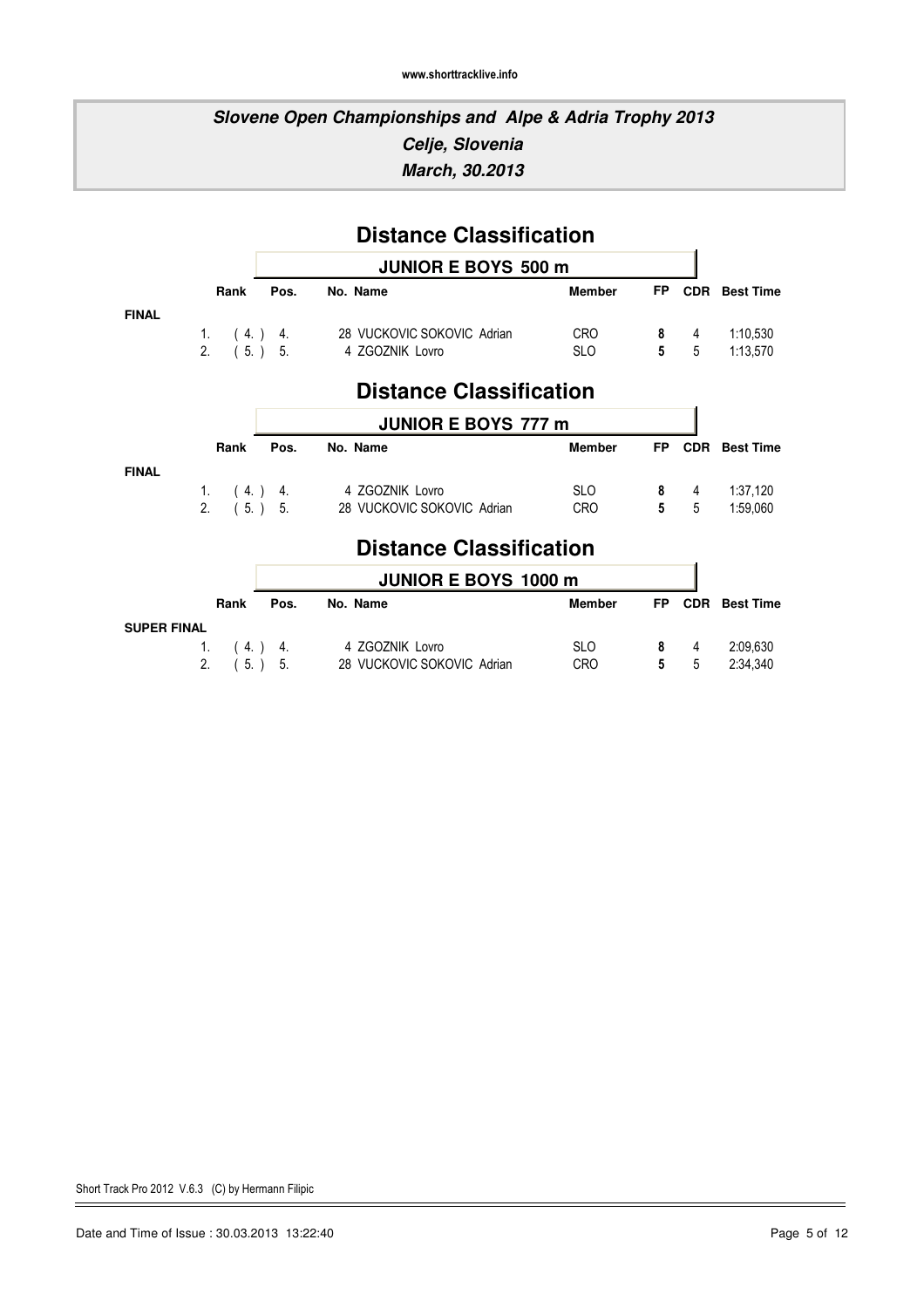### **Slovene Open Championships and Alpe & Adria Trophy 2013 Celje, Slovenia March, 30.2013**

|                    |                |              |                      | <b>Distance Classification</b>              |                   |           |                  |                      |
|--------------------|----------------|--------------|----------------------|---------------------------------------------|-------------------|-----------|------------------|----------------------|
|                    |                |              |                      | JUNIOR C GIRLS 1000 m                       |                   |           |                  |                      |
|                    |                | Rank         | Pos.                 | No. Name                                    | <b>Member</b>     | <b>FP</b> | <b>CDR</b>       | <b>Best Time</b>     |
| <b>FINAL</b>       |                |              |                      |                                             |                   |           |                  |                      |
|                    | 1.<br>2.       | (1.)<br>(3.) | $\mathbf{1}$ .<br>3. | 16 SELIMBEGOVIC Samra<br>26 ASCIC Valentina | BIH<br><b>CRO</b> | 34<br>13  | $\mathbf 1$<br>3 | 1:46,690<br>1:50,250 |
|                    | 3.             | (4.)         | 4.                   | 42 PERISSUTTI Maela                         | <b>ITA</b>        | 8         | 4                | 1:52,690             |
|                    |                |              |                      | <b>Distance Classification</b>              |                   |           |                  |                      |
|                    |                |              |                      | <b>JUNIOR C GIRLS 500 m</b>                 |                   |           |                  |                      |
|                    |                | Rank         | Pos.                 | No. Name                                    | <b>Member</b>     | FP        | <b>CDR</b>       | <b>Best Time</b>     |
| <b>FINAL</b>       | 1.             | (1.)         | $\overline{1}$ .     | 16 SELIMBEGOVIC Samra                       | BIH               | 34        | $\mathbf 1$      | 0:49,680             |
|                    | 2.             | (3.)         | 4.                   | 42 PERISSUTTI Maela                         | ITA               | 8         | 3                | 1:08,880             |
|                    |                |              |                      | 26 ASCIC Valentina                          | <b>CRO</b>        |           | 6                |                      |
|                    |                |              |                      | <b>Distance Classification</b>              |                   |           |                  |                      |
|                    |                |              |                      | <b>JUNIOR C GIRLS 777 m</b>                 |                   |           |                  |                      |
|                    |                | Rank         | Pos.                 | No. Name                                    | <b>Member</b>     | <b>FP</b> | <b>CDR</b>       | <b>Best Time</b>     |
| <b>FINAL</b>       | 1.             | (1.)         | $\overline{1}$ .     | 16 SELIMBEGOVIC Samra                       | <b>BIH</b>        | 34        | 1                | 1:19,470             |
|                    | 2.             | (3.)         | 3.                   | 42 PERISSUTTI Maela                         | <b>ITA</b>        | 13        | 3                | 1:24,340             |
|                    | 3.             | (4.)         | 4.                   | 26 ASCIC Valentina                          | <b>CRO</b>        | 8         | 4                | 1:24,410             |
|                    |                |              |                      | <b>Distance Classification</b>              |                   |           |                  |                      |
|                    |                |              |                      | <b>JUNIOR C GIRLS 1000 m</b>                |                   |           |                  |                      |
|                    |                | Rank         | Pos.                 | No. Name                                    | <b>Member</b>     | FP        | <b>CDR</b>       | <b>Best Time</b>     |
| <b>SUPER FINAL</b> | 1.             | (1.)         | $\overline{1}$ .     | 16 SELIMBEGOVIC Samra                       | BIH               | 34        | $\mathbf 1$      | 1:45,250             |
|                    | $\mathfrak{D}$ | (3.)         | 3.                   | 26 ASCIC Valentina                          | <b>CRO</b>        | 13        | 3                | 1:51,250             |
|                    | 3.             | (4.)         | 4.                   | 42 PERISSUTTI Maela                         | <b>ITA</b>        | 8         | 4                | 1:51,840             |
|                    |                |              |                      | <b>Distance Classification</b>              |                   |           |                  |                      |
|                    |                |              |                      | <b>JUNIOR D GIRLS 1000 m</b>                |                   |           |                  |                      |
|                    |                | Rank         | Pos.                 | No. Name                                    | <b>Member</b>     | <b>FP</b> |                  | <b>CDR</b> Best Time |

1. ( 2. ) 2. 44 BARON Camilla 11 1TA 21 2 1:49,250 2. (5.) 5. 17 BENETT Manon BIH 5 5 NO TIME

**FINAL**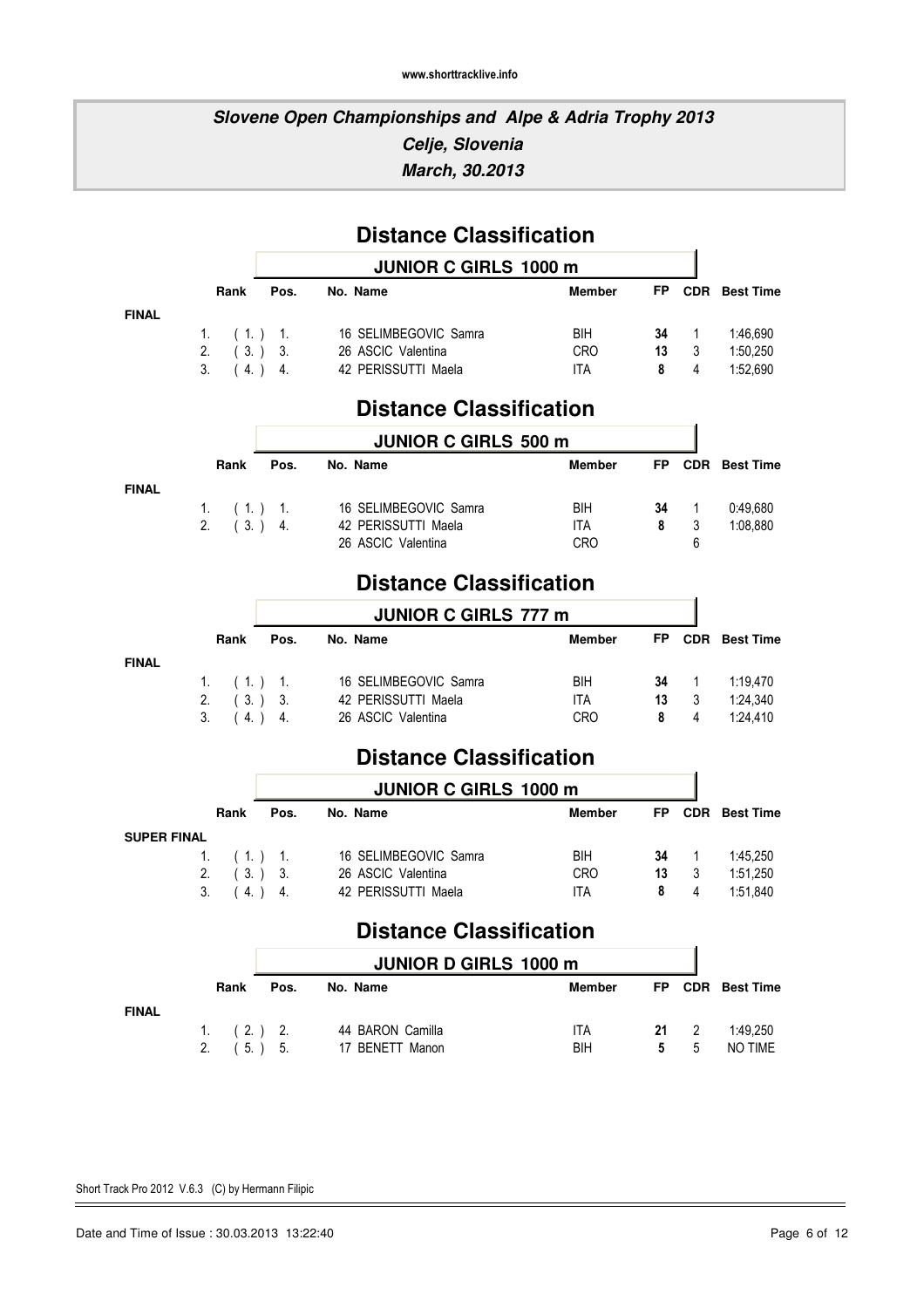### **Slovene Open Championships and Alpe & Adria Trophy 2013 Celje, Slovenia March, 30.2013**

|                                |      |      | <b>Distance Classification</b> |               |                |                |                      |  |  |  |
|--------------------------------|------|------|--------------------------------|---------------|----------------|----------------|----------------------|--|--|--|
|                                |      |      | <b>JUNIOR D GIRLS 500 m</b>    |               |                |                |                      |  |  |  |
|                                | Rank | Pos. | No. Name                       | <b>Member</b> | <b>FP</b>      |                | <b>CDR</b> Best Time |  |  |  |
| <b>FINAL</b>                   |      |      |                                |               |                |                |                      |  |  |  |
|                                |      |      | 1. (2.) 2. 44 BARON Camilla    | <b>ITA</b>    |                | $21 \quad 2$   | 0:54,030             |  |  |  |
|                                |      |      | 2. (4.) 5. 17 BENETT Manon     | BIH           | 5 <sub>5</sub> | $\overline{4}$ | 1:59,180             |  |  |  |
| <b>Distance Classification</b> |      |      |                                |               |                |                |                      |  |  |  |
|                                |      |      | <b>JUNIOR D GIRLS 777 m</b>    |               |                |                |                      |  |  |  |
|                                | Rank | Pos. | No. Name                       | <b>Member</b> | <b>FP</b>      |                | <b>CDR</b> Best Time |  |  |  |
| <b>FINAL</b>                   |      |      |                                |               |                |                |                      |  |  |  |
|                                |      |      | 1. (2.) 2. 44 BARON Camilla    | <b>ITA</b>    |                | $21 \t2$       | 1:24,000             |  |  |  |
|                                |      |      | 2. (5.) 5. 17 BENETT Manon     | <b>BIH</b>    | 5              | 5              | 2:50,470             |  |  |  |
|                                |      |      | <b>Distance Classification</b> |               |                |                |                      |  |  |  |
|                                |      |      | <b>JUNIOR D GIRLS 1000 m</b>   |               |                |                |                      |  |  |  |
|                                | Rank | Pos. | No. Name                       | <b>Member</b> | <b>FP</b>      |                | <b>CDR</b> Best Time |  |  |  |
| <b>SUPER FINAL</b>             |      |      |                                |               |                |                |                      |  |  |  |
|                                | 1.   |      | (2.) 2. 44 BARON Camilla       | ITA           | 21             | $2^{\circ}$    | 1:51,160             |  |  |  |
|                                | 2.   |      | 5. ) 5. 17 BENETT Manon        | BIH           | 5              | 5              | <b>NO TIME</b>       |  |  |  |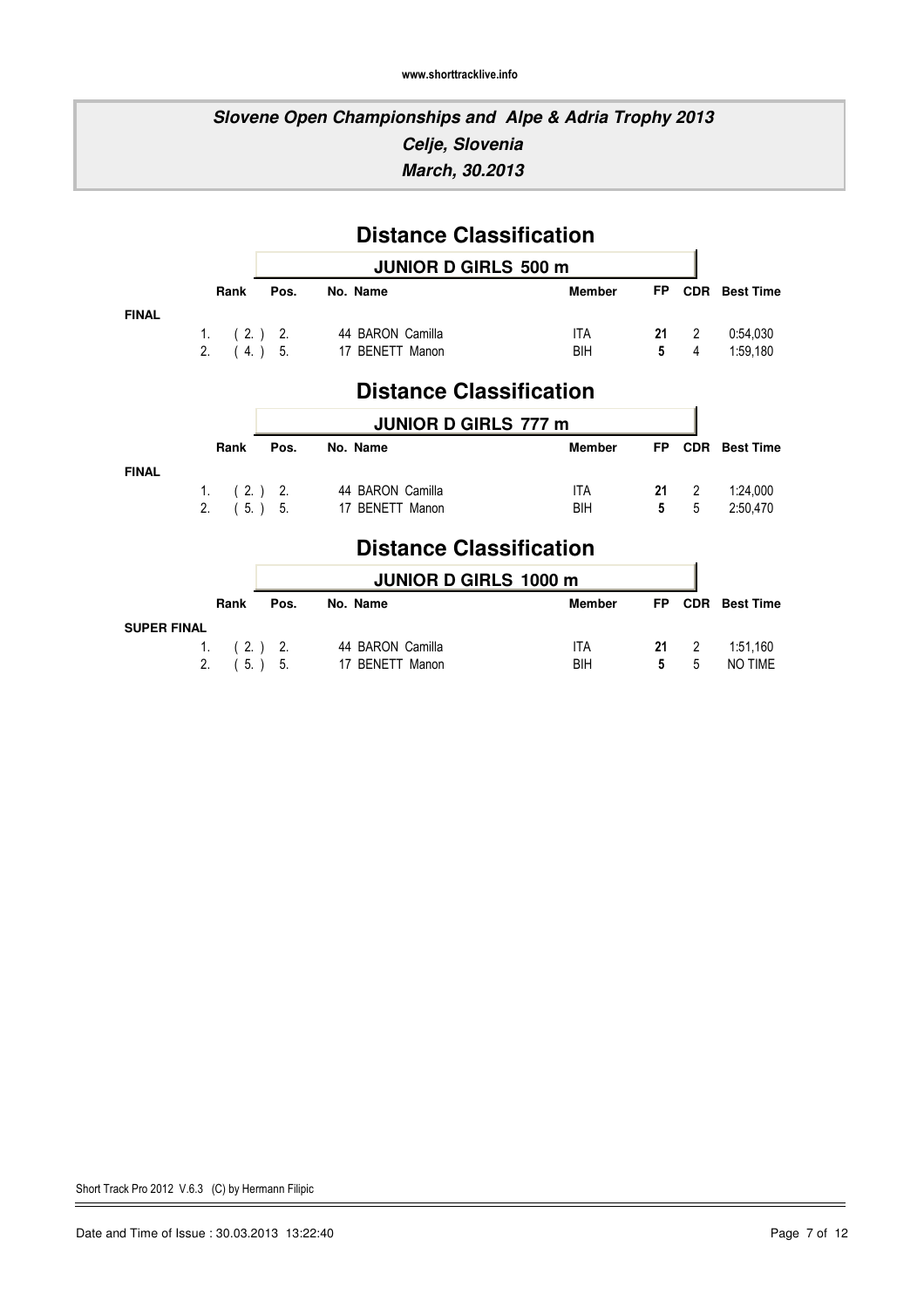### **Slovene Open Championships and Alpe & Adria Trophy 2013 Celje, Slovenia March, 30.2013**

## **Distance Classification**

ń

|              |              |           | <b>JUNIOR C BOYS 1500 m</b> |               |     |   |                      |  |
|--------------|--------------|-----------|-----------------------------|---------------|-----|---|----------------------|--|
|              | Rank         | Pos.      | No. Name                    | <b>Member</b> | FP. |   | <b>CDR</b> Best Time |  |
| <b>FINAL</b> |              |           |                             |               |     |   |                      |  |
|              | 1. $(1)$ 1.  |           | 41 CECON Michele            | ITA           | 34  |   | 2:47.500             |  |
|              | 2. $(2.)$ 2. |           | 15 OMERAGIC Tarik           | BIH           | 21  | 2 | 2:47.970             |  |
|              | 3.           | (3.) 3.   | 25 KARLOVIC Mladen          | <b>CRO</b>    | 13  | 3 | 2:51,410             |  |
|              | 4.           | $(4.)$ 4. | 14 KRSTIC Mak               | BIH           | 8   |   | 3:13.210             |  |

### **Distance Classification**

|              |              |         | <b>JUNIOR C BOYS 500 m</b> |               |    |   |                      |  |
|--------------|--------------|---------|----------------------------|---------------|----|---|----------------------|--|
|              | Rank         | Pos.    | No. Name                   | <b>Member</b> | FP |   | <b>CDR</b> Best Time |  |
| <b>FINAL</b> |              |         |                            |               |    |   |                      |  |
|              | $1.$ (1.) 1. |         | 15 OMERAGIC Tarik          | BIH           | 34 |   | 0:46.970             |  |
|              | 2. $(2.)$ 2. |         | 41 CECON Michele           | ITA           | 21 |   | 0:47.000             |  |
|              | 3.           | (3.) 3. | 25 KARLOVIC Mladen         | <b>CRO</b>    | 13 |   | 0:49,530             |  |
|              | 4.           | (4.) 4. | 14 KRSTIC Mak              | BIH           | 8  | 4 | 0:55.280             |  |

### **Distance Classification**

|              |      |              | <b>JUNIOR C BOYS 1000 m</b> |               |    |  |                      |  |
|--------------|------|--------------|-----------------------------|---------------|----|--|----------------------|--|
|              | Rank | Pos.         | No. Name                    | <b>Member</b> | FP |  | <b>CDR</b> Best Time |  |
| <b>FINAL</b> |      |              |                             |               |    |  |                      |  |
|              |      | 1. $(1)$ 1.  | 15 OMERAGIC Tarik           | <b>BIH</b>    | 34 |  | 1:40.750             |  |
|              |      | 2. $(2.)$ 2. | 41 CECON Michele            | ITA           | 21 |  | 1:40.910             |  |
|              | 3.   | (3.) 3.      | 25 KARLOVIC Mladen          | <b>CRO</b>    | 13 |  | 1:45,030             |  |
|              | 4.   | $(4.)$ 4.    | 14 KRSTIC Mak               | BIH           | 8  |  | 1:56.470             |  |

### **Distance Classification**

| <b>JUNIOR C BOYS 1500 m</b> |                      |                                            |               |    |                |                  |
|-----------------------------|----------------------|--------------------------------------------|---------------|----|----------------|------------------|
| Rank                        | Pos.                 | No. Name                                   | <b>Member</b> | FP | CDR            | <b>Best Time</b> |
|                             |                      |                                            |               |    |                |                  |
|                             |                      | 41 CECON Michele                           | ITA           | 34 |                | 2:43.280         |
|                             |                      | 25 KARLOVIC Mladen                         | <b>CRO</b>    | 21 | $\overline{2}$ | 2:46,780         |
|                             |                      | 14 KRSTIC Mak                              | BIH           | 13 |                | 2:58,290         |
|                             |                      | 15 OMERAGIC Tarik                          | BIH           | 8  |                | 3:15.720         |
|                             | 1.<br>2.<br>3.<br>4. | $(1)$ 1.<br>$(2.)$ 2.<br>(3.) 3.<br>4.) 4. |               |    |                |                  |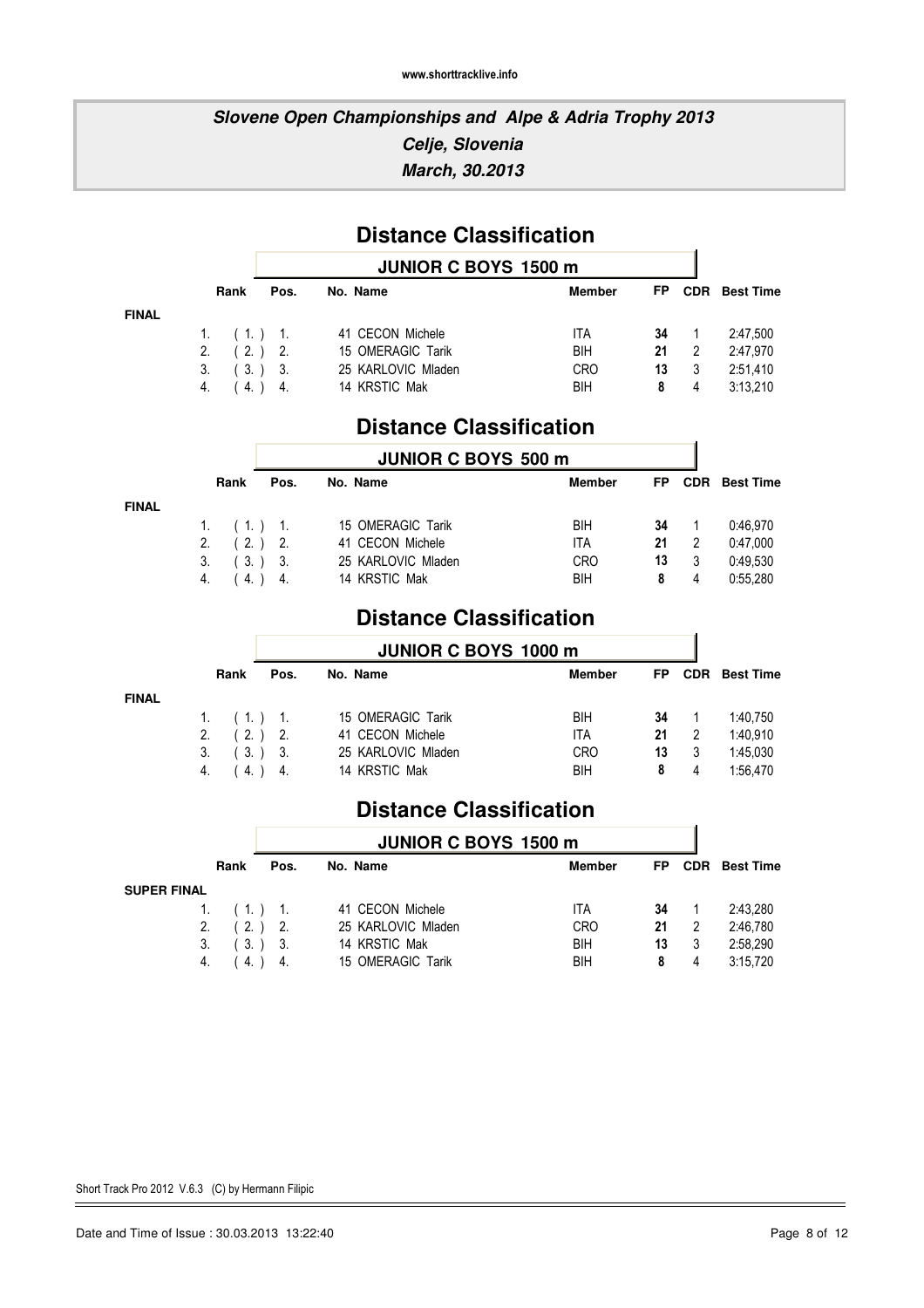### **Slovene Open Championships and Alpe & Adria Trophy 2013 Celje, Slovenia March, 30.2013**

|              |                |           | <b>Distance Classification</b> |               |           |                |                  |
|--------------|----------------|-----------|--------------------------------|---------------|-----------|----------------|------------------|
|              |                |           | <b>JUNIOR B MEN 1500 m</b>     |               |           |                |                  |
|              | Rank           | Pos.      | No. Name                       | <b>Member</b> | <b>FP</b> | <b>CDR</b>     | <b>Best Time</b> |
| <b>FINAL</b> |                |           |                                |               |           |                |                  |
|              |                |           | 1. (1.) 1. 12 BALIC Kerim      | BIH           | 34        | $\overline{1}$ | 2:51,190         |
|              |                |           | 2. (2.) 2. 33 MOJSILOVIC Ivan  | <b>SRB</b>    | 21        | $\overline{2}$ | 3:07,180         |
|              | 3 <sub>1</sub> | (3.) 3.   | 1 SENICA PINTAR valentino      | <b>SLO</b>    | 13        | 3              | 3:10,380         |
|              |                |           | <b>Distance Classification</b> |               |           |                |                  |
|              |                |           | <b>JUNIOR B MEN 500 m</b>      |               |           |                |                  |
|              | Rank           | Pos.      | No. Name                       | <b>Member</b> | <b>FP</b> | <b>CDR</b>     | <b>Best Time</b> |
| <b>FINAL</b> |                |           |                                |               |           |                |                  |
|              | 1.             |           | (1.) 1. 12 BALIC Kerim         | BIH           | 34        | $\mathbf{1}$   | 0:48,500         |
|              |                |           | 2. (2.) 2. 33 MOJSILOVIC Ivan  | <b>SRB</b>    | 21        | $\overline{2}$ | 0:55,160         |
|              | 3.             | $(3.)$ 3. | 1 SENICA PINTAR valentino      | <b>SLO</b>    | 13        | 3              | 0:56,250         |
|              |                |           | <b>Distance Classification</b> |               |           |                |                  |
|              |                |           | <b>JUNIOR B MEN 1000 m</b>     |               |           |                |                  |
|              | Rank           | Pos.      | No. Name                       | <b>Member</b> | <b>FP</b> | <b>CDR</b>     | <b>Best Time</b> |
| <b>FINAL</b> |                |           |                                |               |           |                |                  |

| 1. $(1.)$ 1.     | 12 BALIC Kerim            | BIH.       |  | <b>34</b> 1 1:46.000 |
|------------------|---------------------------|------------|--|----------------------|
| 2. $(2.)$ 2.     | 33 MOJSILOVIC Ivan        | <b>SRB</b> |  | <b>21</b> 2 1:58.210 |
| $3.$ $(3.)$ $3.$ | 1 SENICA PINTAR valentino | -SLO       |  | 13 3 2:07.440        |
|                  |                           |            |  |                      |

### **Distance Classification**

|                    |      | <b>JUNIOR B MEN 1500 m</b> |               |     |  |                      |  |  |
|--------------------|------|----------------------------|---------------|-----|--|----------------------|--|--|
| Rank               | Pos. | No. Name                   | <b>Member</b> | FP. |  | <b>CDR</b> Best Time |  |  |
| <b>SUPER FINAL</b> |      |                            |               |     |  |                      |  |  |
| 1. $(1)$ 1.        |      | 12 BALIC Kerim             | BIH           | 34  |  | 2:42.950             |  |  |
| 2. $(2.)$ 2.       |      | 33 MOJSILOVIC Ivan         | <b>SRB</b>    | 21  |  | 3:02,380             |  |  |
| $3.$ $(3.)$ $3.$   |      | 1 SENICA PINTAR valentino  | <b>SLO</b>    | 13  |  | 3:03,750             |  |  |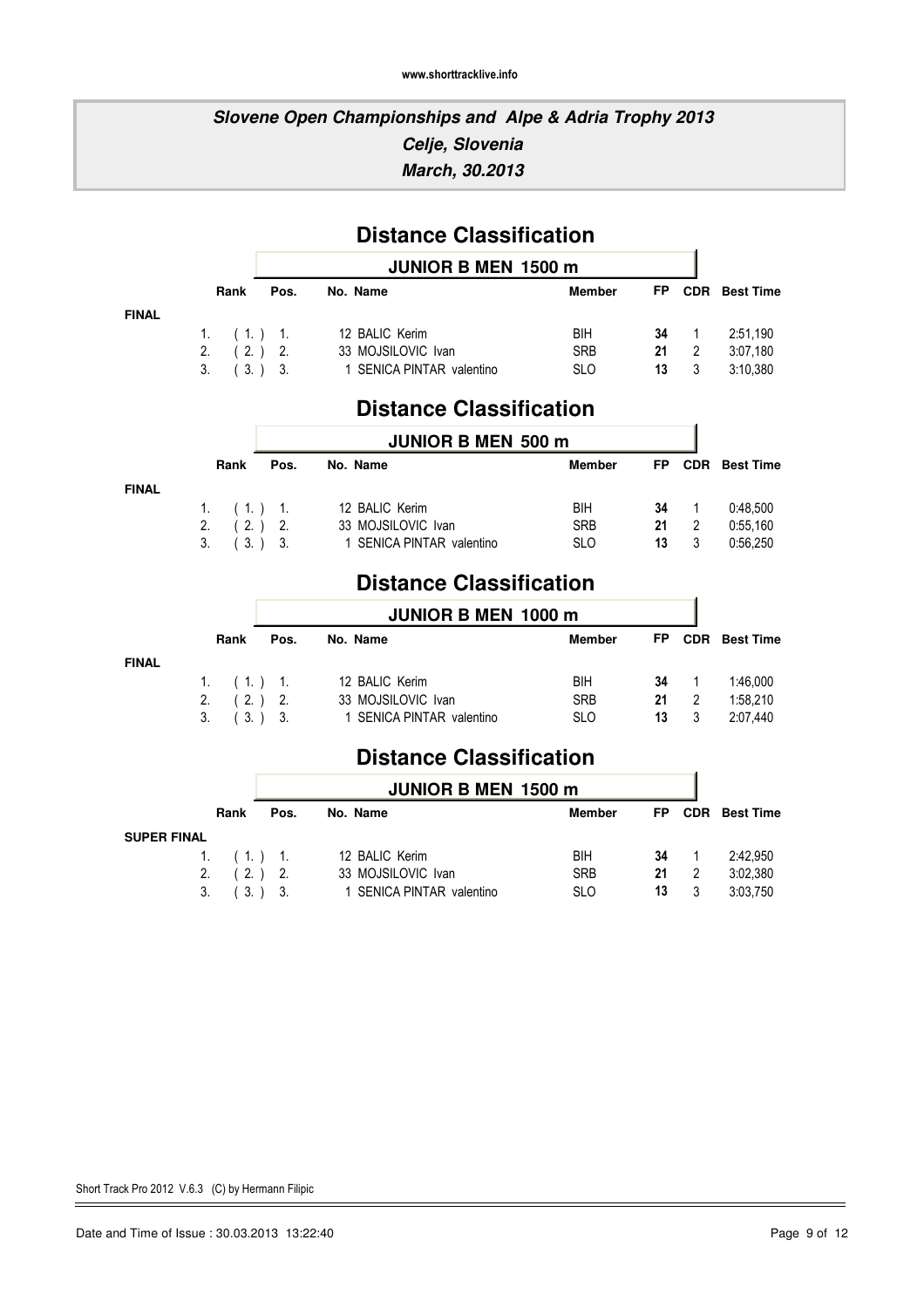### **Slovene Open Championships and Alpe & Adria Trophy 2013 Celje, Slovenia March, 30.2013**

|                    |                    |          | <b>Distance Classification</b>             |                          |           |                     |                      |
|--------------------|--------------------|----------|--------------------------------------------|--------------------------|-----------|---------------------|----------------------|
|                    |                    |          | <b>JUNIOR B LADIES 1500 m</b>              |                          |           |                     |                      |
|                    | Rank               | Pos.     | No. Name                                   | <b>Member</b>            | <b>FP</b> | <b>CDR</b>          | <b>Best Time</b>     |
| <b>FINAL</b>       |                    |          |                                            |                          |           |                     |                      |
|                    | 1.<br>(1.)<br>2.   | 1.       | 23 BURIC Katarina                          | <b>CRO</b>               | 34        | 1                   | 3:06,310             |
|                    | (2.)<br>3.<br>(3.) | 2.<br>3. | 24 SMOGAR Natalija<br>34 JANKOVIC Katarina | <b>CRO</b><br><b>SRB</b> | 21<br>13  | $\overline{2}$<br>3 | 3:08,280<br>3:31,280 |
|                    |                    |          |                                            |                          |           |                     |                      |
|                    |                    |          | <b>Distance Classification</b>             |                          |           |                     |                      |
|                    |                    |          | <b>JUNIOR B LADIES 500 m</b>               |                          |           |                     |                      |
|                    | Rank               | Pos.     | No. Name                                   | <b>Member</b>            | <b>FP</b> | <b>CDR</b>          | <b>Best Time</b>     |
| <b>FINAL</b>       |                    |          |                                            |                          |           |                     |                      |
|                    | 1.<br>(1.)         | 1.       | 23 BURIC Katarina                          | <b>CRO</b>               | 34        | 1                   | 0:50,560             |
|                    | 2.<br>(2.)         | 2.       | 24 SMOGAR Natalija                         | <b>CRO</b>               | 21        | $\overline{2}$      | 0:53,590             |
|                    | 3.<br>(3.)         | 3.       | 34 JANKOVIC Katarina                       | <b>SRB</b>               | 13        | 3                   | 1:02,150             |
|                    |                    |          | <b>Distance Classification</b>             |                          |           |                     |                      |
|                    |                    |          | <b>JUNIOR B LADIES 1000 m</b>              |                          |           |                     |                      |
|                    | Rank               | Pos.     | No. Name                                   | <b>Member</b>            | FP        | <b>CDR</b>          | <b>Best Time</b>     |
| <b>FINAL</b>       |                    |          |                                            |                          |           |                     |                      |
|                    | 1.<br>(1.)         | 1.       | 23 BURIC Katarina                          | <b>CRO</b>               | 34        | 1                   | 1:55,750             |
|                    | 2.<br>(2.)         | 2.       | 24 SMOGAR Natalija                         | <b>CRO</b>               | 21        | $\overline{2}$      | 1:56,150             |
|                    | 3.<br>(3.)         | 3.       | 34 JANKOVIC Katarina                       | <b>SRB</b>               | 13        | 3                   | 2:15,500             |
|                    |                    |          | <b>Distance Classification</b>             |                          |           |                     |                      |
|                    |                    |          | <b>JUNIOR B LADIES 1500 m</b>              |                          |           |                     |                      |
|                    | Rank               | Pos.     | No. Name                                   | <b>Member</b>            | <b>FP</b> |                     | <b>CDR</b> Best Time |
| <b>SUPER FINAL</b> |                    |          |                                            |                          |           |                     |                      |
|                    | (1.)<br>1.         | 1.       | 23 BURIC Katarina                          | <b>CRO</b>               | 34        | 1                   | 3:02,690             |
|                    | (2.)<br>2.         | 2.       | 24 SMOGAR Natalija                         | <b>CRO</b>               | 21        | $\overline{2}$      | 3:02,780             |
|                    | 3.<br>(3.)         | 3.       | 34 JANKOVIC Katarina                       | <b>SRB</b>               | 13        | 3                   | 3:20,500             |
|                    |                    |          | <b>Distance Classification</b>             |                          |           |                     |                      |
|                    |                    |          | LADIES 1500 m                              |                          |           |                     |                      |
|                    | Rank               | Pos.     | No. Name                                   | <b>Member</b>            | FP        |                     | <b>CDR</b> Best Time |

1. ( 4. ) 4. 21 DIANEK Katarina CRO 8 4 3:40,100

#### **FINAL**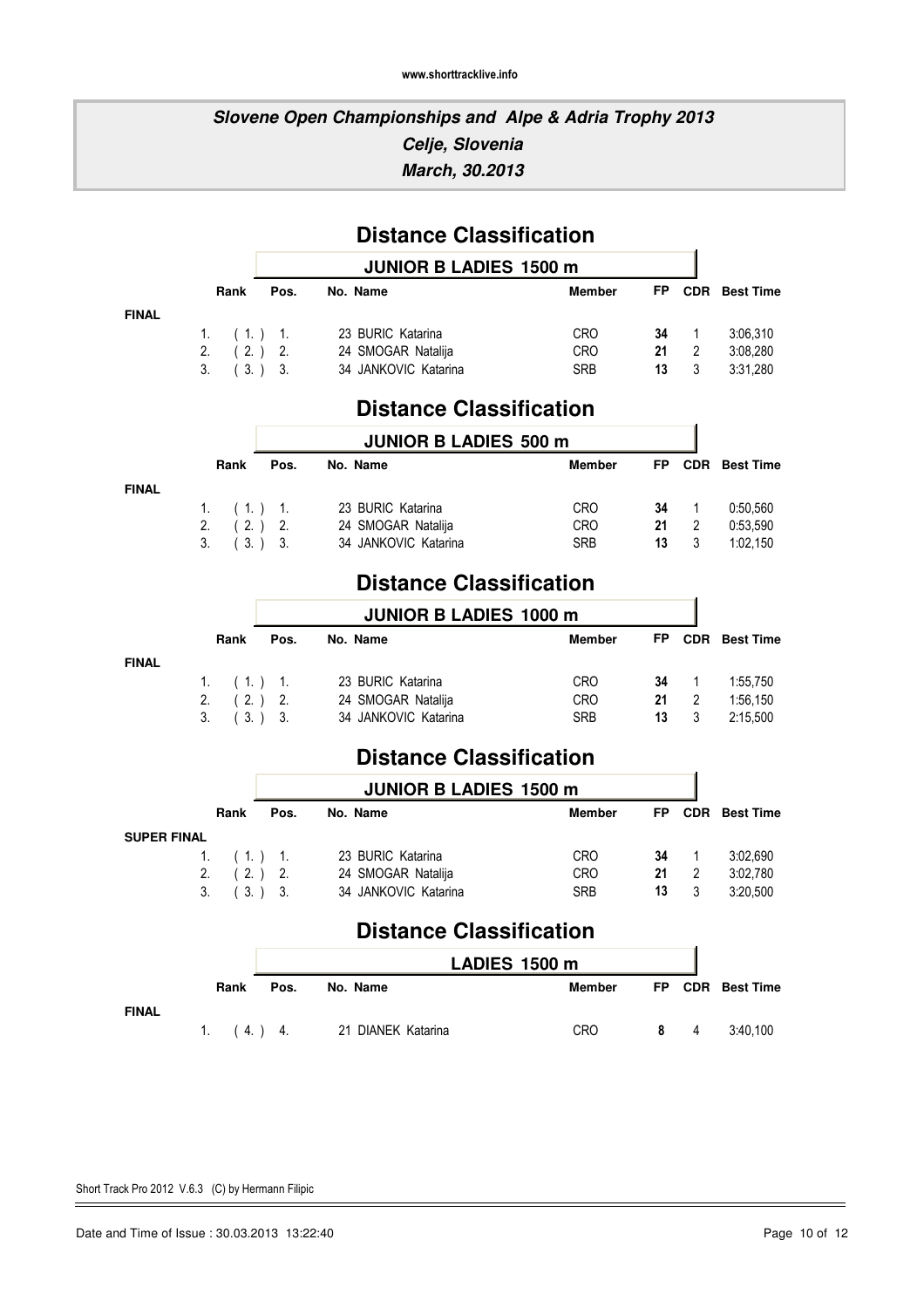### **Slovene Open Championships and Alpe & Adria Trophy 2013 Celje, Slovenia March, 30.2013**

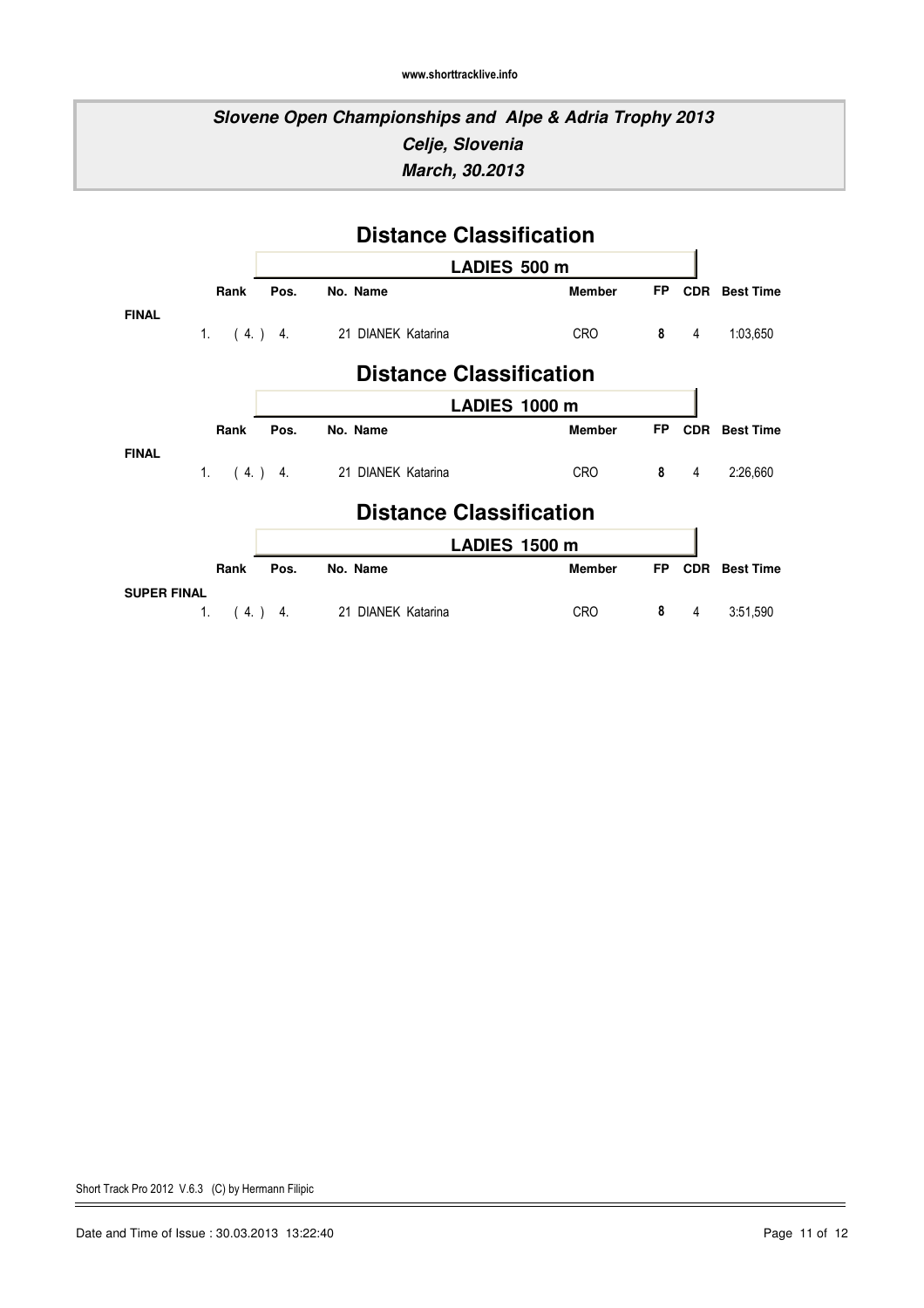# **Distance Classification**

|              |           | <b>MEN 1500 m</b>  |               |           |            |                  |  |
|--------------|-----------|--------------------|---------------|-----------|------------|------------------|--|
| Rank         | Pos.      | No. Name           | <b>Member</b> | <b>FP</b> | <b>CDR</b> | <b>Best Time</b> |  |
| 1. $(1.)$ 1. |           | 11 BASIC Nihad     | BIH           | 34        |            | 2:41,150         |  |
| 2.           | $(2.)$ 2. | 31 POPOVIC Miodrag | <b>SRB</b>    | 21        | 2          | 2:44.220         |  |
| 3.           | (3.) 3.   | 32 BRKIC Denis     | <b>SRB</b>    | 13        |            | 2:59.440         |  |

### **Distance Classification**

|              |         | <b>MEN 500 m</b>   |               |     |            |                  |
|--------------|---------|--------------------|---------------|-----|------------|------------------|
| Rank         | Pos.    | No. Name           | <b>Member</b> | FP. | <b>CDR</b> | <b>Best Time</b> |
| 1. $(1.)$ 1. |         | 11 BASIC Nihad     | BIH           | 34  |            | 0:46,000         |
| 2.           | (2.) 2. | 31 POPOVIC Miodrag | <b>SRB</b>    | 21  | 2          | 0:46,500         |
| 3.           | (3.) 3. | 32 BRKIC Denis     | <b>SRB</b>    | 13  | 3          | 1:10.460         |

# **Distance Classification**

|              |                                                 |      | MEN 1000 m                                             |                                 |                |     |                                  |  |
|--------------|-------------------------------------------------|------|--------------------------------------------------------|---------------------------------|----------------|-----|----------------------------------|--|
|              | Rank                                            | Pos. | No. Name                                               | <b>Member</b>                   | FP.            |     | <b>CDR</b> Best Time             |  |
| <b>FINAL</b> | 1. $(1)$ 1.<br>2. $(2.)$ 2.<br>$3.$ $(3.)$ $3.$ |      | 11 BASIC Nihad<br>31 POPOVIC Miodrag<br>32 BRKIC Denis | BIH<br><b>SRB</b><br><b>SRB</b> | 34<br>21<br>13 | - 2 | 1:43.130<br>1:43,960<br>1:50.120 |  |

### **Distance Classification**

|                    |      | <b>MEN 1500 m</b>  |            |     |   |                      |  |
|--------------------|------|--------------------|------------|-----|---|----------------------|--|
| Rank               | Pos. | No. Name           | Member     | FP. |   | <b>CDR</b> Best Time |  |
| <b>SUPER FINAL</b> |      |                    |            |     |   |                      |  |
| 1. $(1)$ 1.        |      | 11 BASIC Nihad     | BIH        | 34  |   | 3:00,900             |  |
| 2. $(2.)$ 2.       |      | 32 BRKIC Denis     | <b>SRB</b> | 21  | 2 | 3:02,530             |  |
| $3.$ $(3.)$ $3.$   |      | 31 POPOVIC Miodrag | <b>SRB</b> | 13  |   | 3:23.340             |  |

**FINAL**

**FINAL**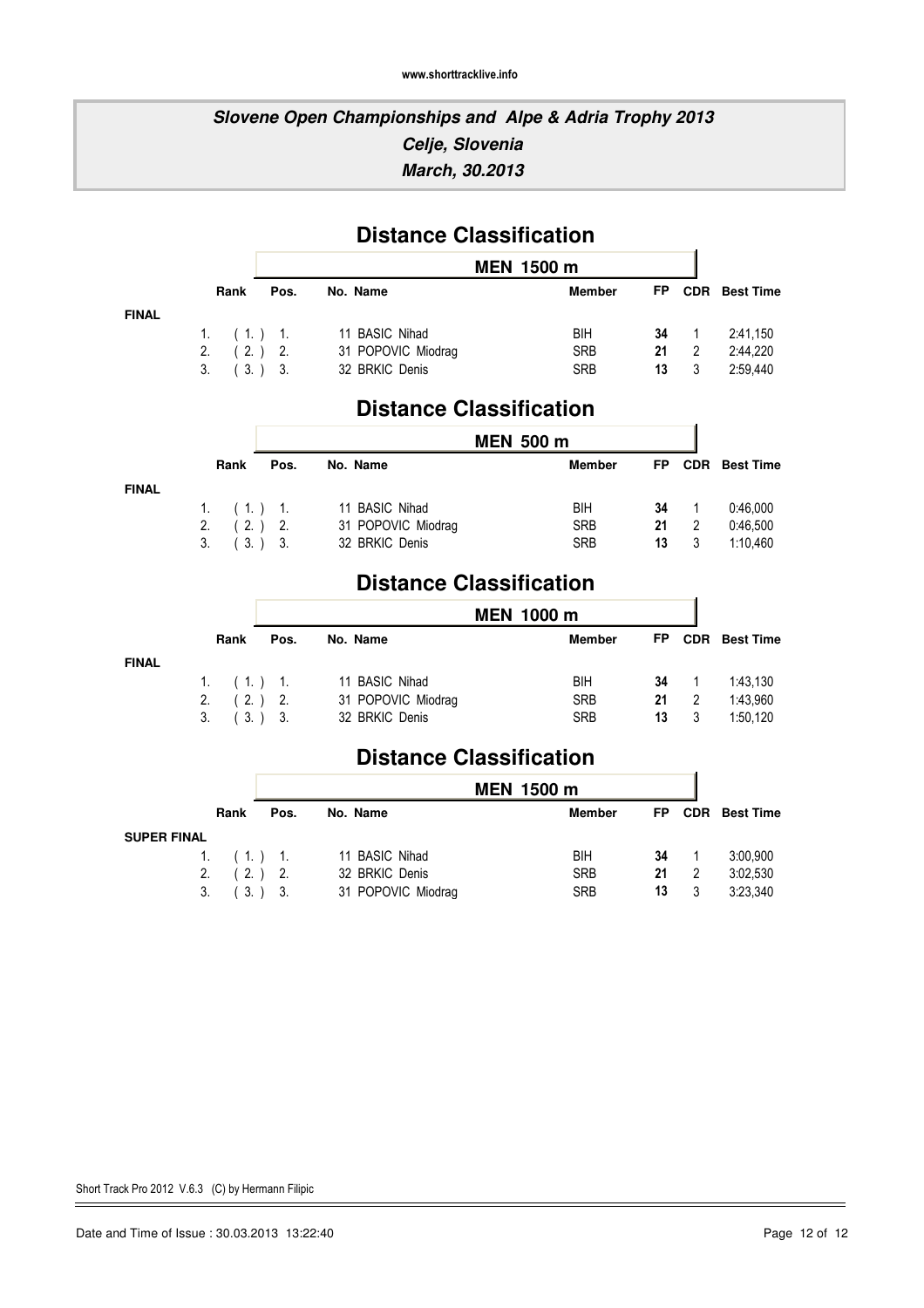### **Overall Classification**

### **JUNIOR F**

### **JUNIOR F BOYS**

|             | Rank   | No. | Name              | <b>Member</b>         | <b>Distances</b> | FP  | <b>CDR</b> |
|-------------|--------|-----|-------------------|-----------------------|------------------|-----|------------|
| $1_{\cdot}$ | (2.)   |     | 6 KOMERICKI Tibor | <b>SLO</b>            | 2, 2, 2, 2       | 84  | 6          |
| 2.          | $3.$ ) |     | 18 BENETT Pierre  | BIH                   | 3.5.3.3.         | 44  | 11         |
| 3.          | 4.)    |     | 19 KRSTIC Ilan    | BIH                   | 4, 4, 4, 4,      | 32  | 12         |
| 4.          | 5.     |     | 47 BARON Mattia   | ITA                   | 5.3.5.5.         | 28  | 13         |
|             |        |     |                   | <b>JUNIOR F GIRLS</b> |                  |     |            |
|             | Rank   | No. | Name              | <b>Member</b>         | <b>Distances</b> | FP  | <b>CDR</b> |
|             |        |     | 48 BARON Sofia    | ITA                   |                  | 136 | 3          |

### **Overall Classification**

### **JUNIOR E GIRLS**

### **JUNIOR E GIRLS**

| Rank          | No. Name                   |                               | Member     | <b>Distances</b> | FP  | <b>CDR</b> |
|---------------|----------------------------|-------------------------------|------------|------------------|-----|------------|
|               | 1. (1.) 45 CECON Valentina |                               | ITA.       | 1.1.1.1          | 136 | - 3        |
| 2. (2.)       | 46 BARON Roberta           |                               | ITA.       | 2. 2. 2. 2.      | 84  | ĥ          |
| $3.$ ( $3.$ ) | 5 KOMERICKI Ida            |                               | <b>SLO</b> | 4, 3, 3, 3,      | 47  | 10         |
| 4. (4.)       |                            | 29 VUCKOVIC SOKOVIC Viktorija | <b>CRO</b> | 3. 4. 4. 4.      | -37 |            |

### **Overall Classification**

|    |        |     |                            | <b>JUNIOR D BOYS</b> |                  |     |            |
|----|--------|-----|----------------------------|----------------------|------------------|-----|------------|
|    |        |     |                            | <b>JUNIOR D BOYS</b> |                  |     |            |
|    | Rank   | No. | Name                       | <b>Member</b>        | <b>Distances</b> | FP  | <b>CDR</b> |
| 1. | (1.)   |     | 2 URLEP Bor Luka           | <b>SLO</b>           | 1, 1, 1, 1,      | 136 | 3          |
| 2. | (2.)   |     | 43 BARON Nicola            | <b>ITA</b>           | 2, 2, 2, 2.      | 84  | 6          |
| 3. | $3.$ ) |     | 27 STOJAN Luka             | <b>CRO</b>           | 6.3.3.3.         | 39  | 12         |
|    |        |     |                            | <b>JUNIOR E BOYS</b> |                  |     |            |
|    | Rank   | No. | <b>Name</b>                | <b>Member</b>        | <b>Distances</b> | FP  | <b>CDR</b> |
| 1. | 4.)    |     | 4 ZGOZNIK Lovro            | <b>SLO</b>           | 3.5.4.4.         | 34  | 12         |
| 2. | $5.$ ) |     | 28 VUCKOVIC SOKOVIC Adrian | <b>CRO</b>           | 4. 4. 5. 5.      | 26  | 13         |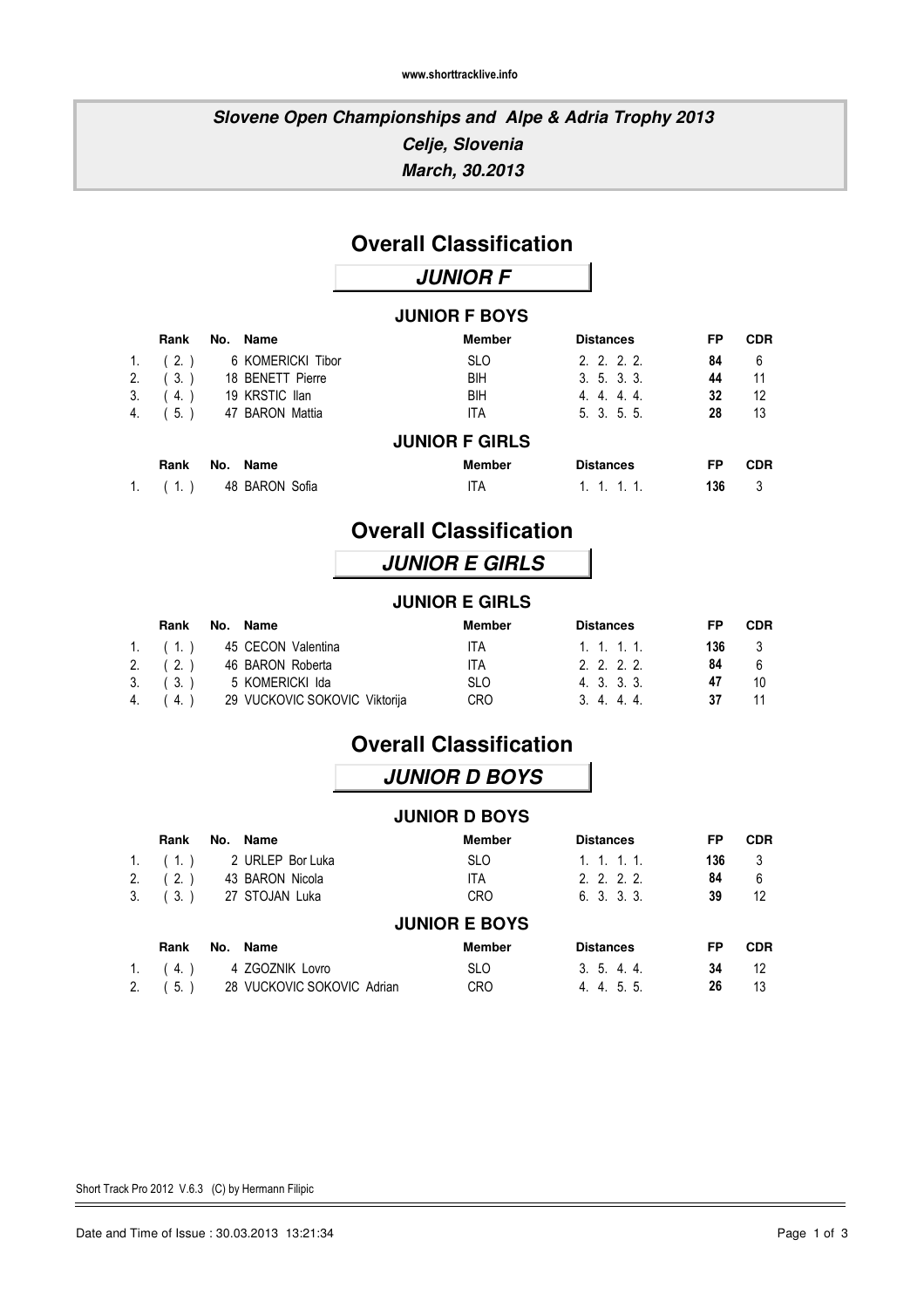### **Overall Classification**

**JUNIOR C GIRLS**

### **JUNIOR C GIRLS**

|    | Rank   | No. Name              | <b>Member</b>         | <b>Distances</b> | FP  | <b>CDR</b> |
|----|--------|-----------------------|-----------------------|------------------|-----|------------|
| 1. | (1, 1) | 16 SELIMBEGOVIC Samra | BIH                   | 1, 1, 1, 1,      | 136 | 3          |
| 2. | $3.$ ) | 42 PERISSUTTI Maela   | ITA                   | 4.3.3.4.         | 37  | 10         |
| 3. | 4.)    | 26 ASCIC Valentina    | <b>CRO</b>            | 3.6.4.3.         | 34  | 13         |
|    |        |                       | <b>JUNIOR D GIRLS</b> |                  |     |            |
|    | Rank   | No. Name              | <b>Member</b>         | <b>Distances</b> | FP  | <b>CDR</b> |
| 1. | . 2. ' | 44 BARON Camilla      | ITA                   | 2, 2, 2, 2.      | 84  | 6          |
| 2. | 5.)    | 17 BENETT Manon       | BIH                   | 5. 4. 5. 5.      | 20  | 14         |

### **Overall Classification**

### **JUNIOR C BOYS**

### **JUNIOR C BOYS**

|          | Rank No. Name            | Member     | <b>Distances</b> | FP – | <b>CDR</b> |
|----------|--------------------------|------------|------------------|------|------------|
|          | 1. (1.) 41 CECON Michele | ITA.       | $1, 2, 2, 1$ .   | 110  | - 5        |
| 2. $(2)$ | 15 OMERAGIC Tarik        | <b>BIH</b> | 2. 1. 1. 4.      | 97   |            |
| 3. (3.)  | 25 KARLOVIC Mladen       | <b>CRO</b> | 3. 3. 3. 2.      | 60   | -9         |
|          | 4. (4.) 14 KRSTIC Mak    | BIH        | 4 4 4 3          | -37  | 12         |

### **Overall Classification**

### **JUNIOR B MEN**

### **JUNIOR B MEN**

|          | Rank No. Name                     | Member     | <b>Distances</b>            | FP    | <b>CDR</b> |
|----------|-----------------------------------|------------|-----------------------------|-------|------------|
|          | 1. (1.) 12 BALIC Kerim            | <b>BIH</b> | $1 \quad 1 \quad 1 \quad 1$ | 136 3 |            |
| 2. $(2)$ | 33 MOJSILOVIC Ivan                | <b>SRB</b> | 2. 2. 2. 2.                 | 84.   |            |
|          | 3. (3.) 1 SENICA PINTAR valentino | <b>SLO</b> | 3. 3. 3. 3.                 | 52    |            |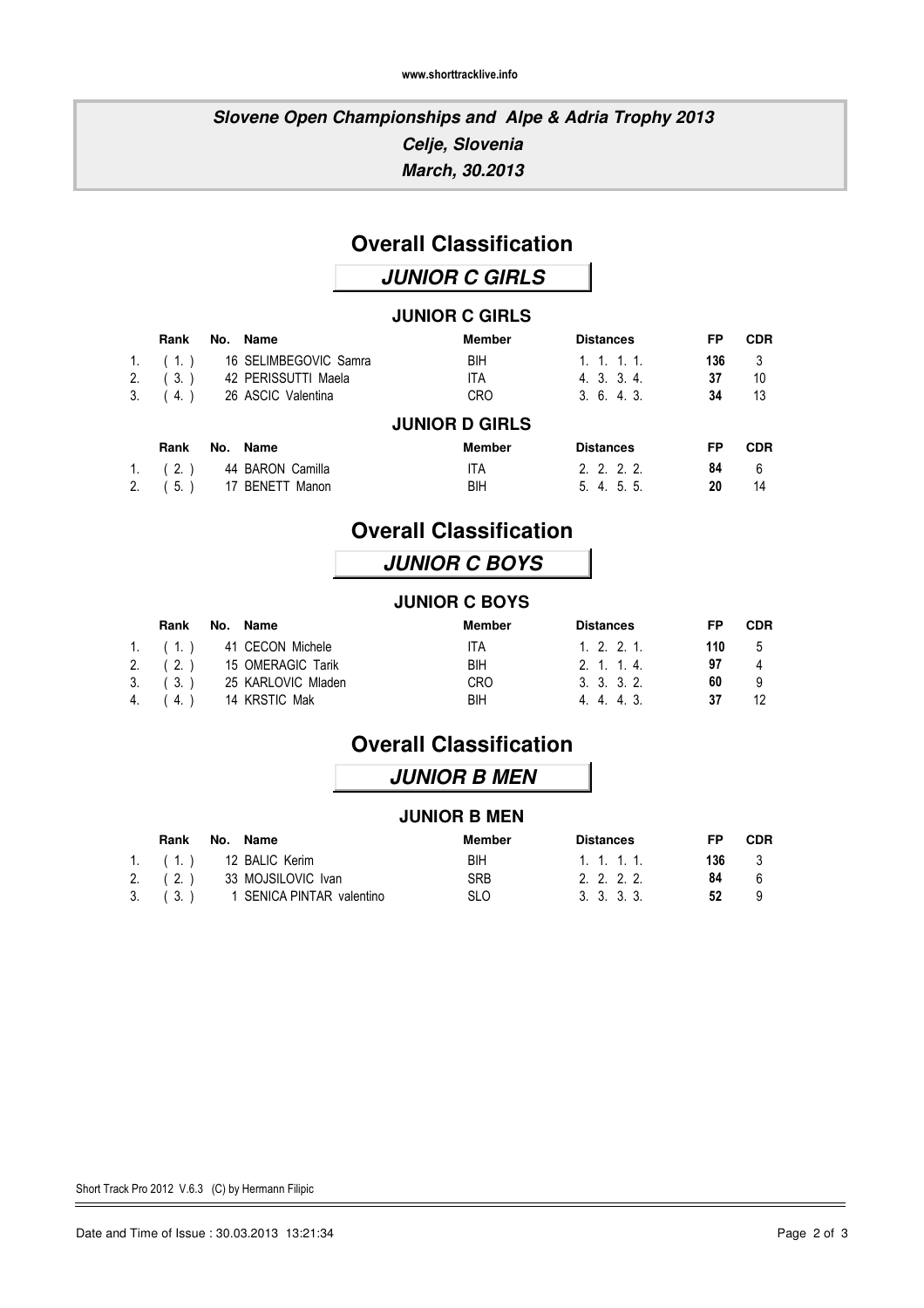### **Overall Classification**

### **LADIES**

### **JUNIOR B LADIES**

|                | Rank   | No. Name             | <b>Member</b> | <b>Distances</b> | FP  | <b>CDR</b> |
|----------------|--------|----------------------|---------------|------------------|-----|------------|
| $\mathbf{1}$ . |        | 23 BURIC Katarina    | <b>CRO</b>    | 1, 1, 1, 1,      | 136 | 3          |
| 2.             | $2.$ ) | 24 SMOGAR Natalija   | <b>CRO</b>    | 2, 2, 2, 2       | 84  | 6          |
| 3.             | 3.)    | 34 JANKOVIC Katarina | <b>SRB</b>    | 3.3.3.3.         | 52  | 9          |
|                |        |                      | <b>LADIES</b> |                  |     |            |
|                | Rank   | No. Name             | <b>Member</b> | <b>Distances</b> | FP  | <b>CDR</b> |
|                | -4.    | 21 DIANEK Katarina   | <b>CRO</b>    | 4 4 4 4          | 32  | 12         |

### **Overall Classification**

|                |      |                         | <b>MEN</b>    |                  |     |            |
|----------------|------|-------------------------|---------------|------------------|-----|------------|
|                |      |                         | <b>MEN</b>    |                  |     |            |
|                | Rank | No. Name                | <b>Member</b> | <b>Distances</b> | FP  | <b>CDR</b> |
| 1 <sup>1</sup> | (1)  | 11 BASIC Nihad          | BIH           | 1, 1, 1, 1,      | 136 | 3          |
| 2.             |      | (2.) 31 POPOVIC Miodrag | <b>SRB</b>    | 2, 2, 2, 3.      | 76  | 6          |
| 3.             | 3.   | 32 BRKIC Denis          | <b>SRB</b>    | 3.3.3.2.         | 60  | 9          |